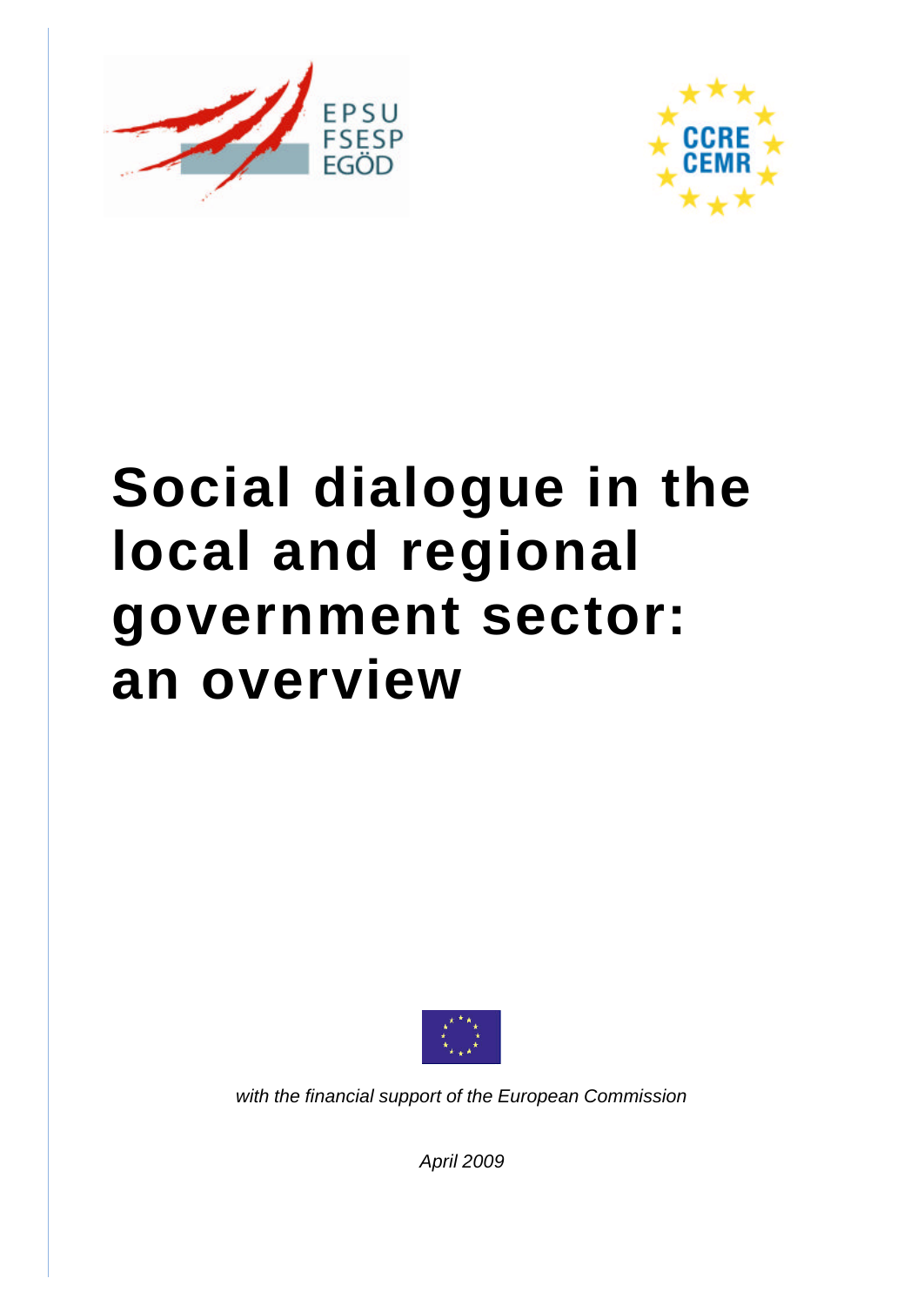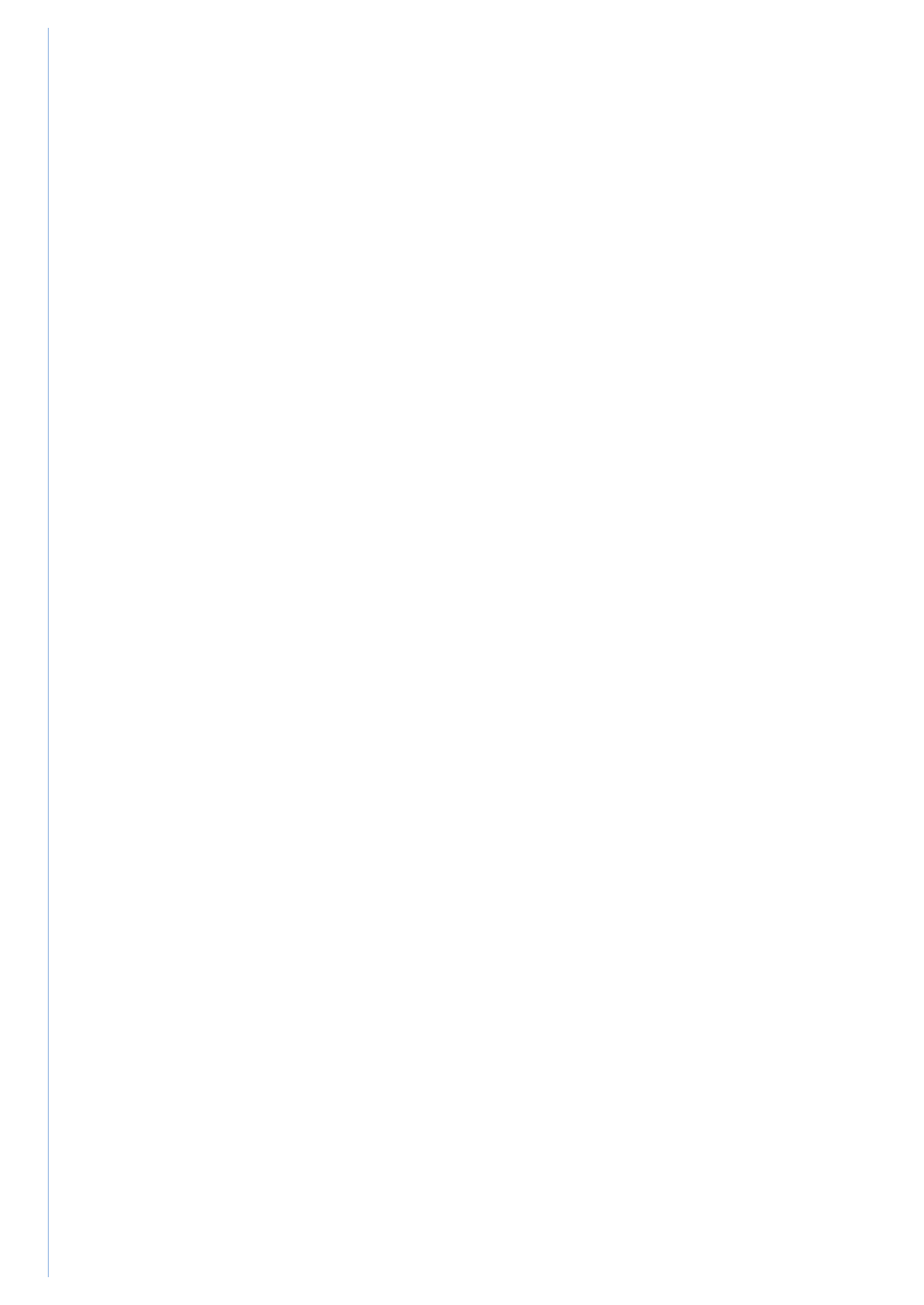# **TABLE OF CONTENTS**

| 1) |                                                              |  |
|----|--------------------------------------------------------------|--|
| 2) |                                                              |  |
| 3) |                                                              |  |
| 4) | The context of social dialogue within member states 6        |  |
|    |                                                              |  |
|    |                                                              |  |
|    | Employment status of those working in local and regional     |  |
|    | government                                                   |  |
|    |                                                              |  |
| 5) | <b>Collective bargaining in local and regional</b>           |  |
|    |                                                              |  |
|    |                                                              |  |
|    |                                                              |  |
|    | Not negotiated in the same way as other employees            |  |
|    |                                                              |  |
|    |                                                              |  |
|    |                                                              |  |
|    |                                                              |  |
|    | Agreements for the whole of local and regional government 27 |  |
|    |                                                              |  |
|    |                                                              |  |
|    |                                                              |  |
| 6) |                                                              |  |
|    |                                                              |  |
|    |                                                              |  |
|    | The issues covered by broader social dialogue 40             |  |
|    |                                                              |  |
|    |                                                              |  |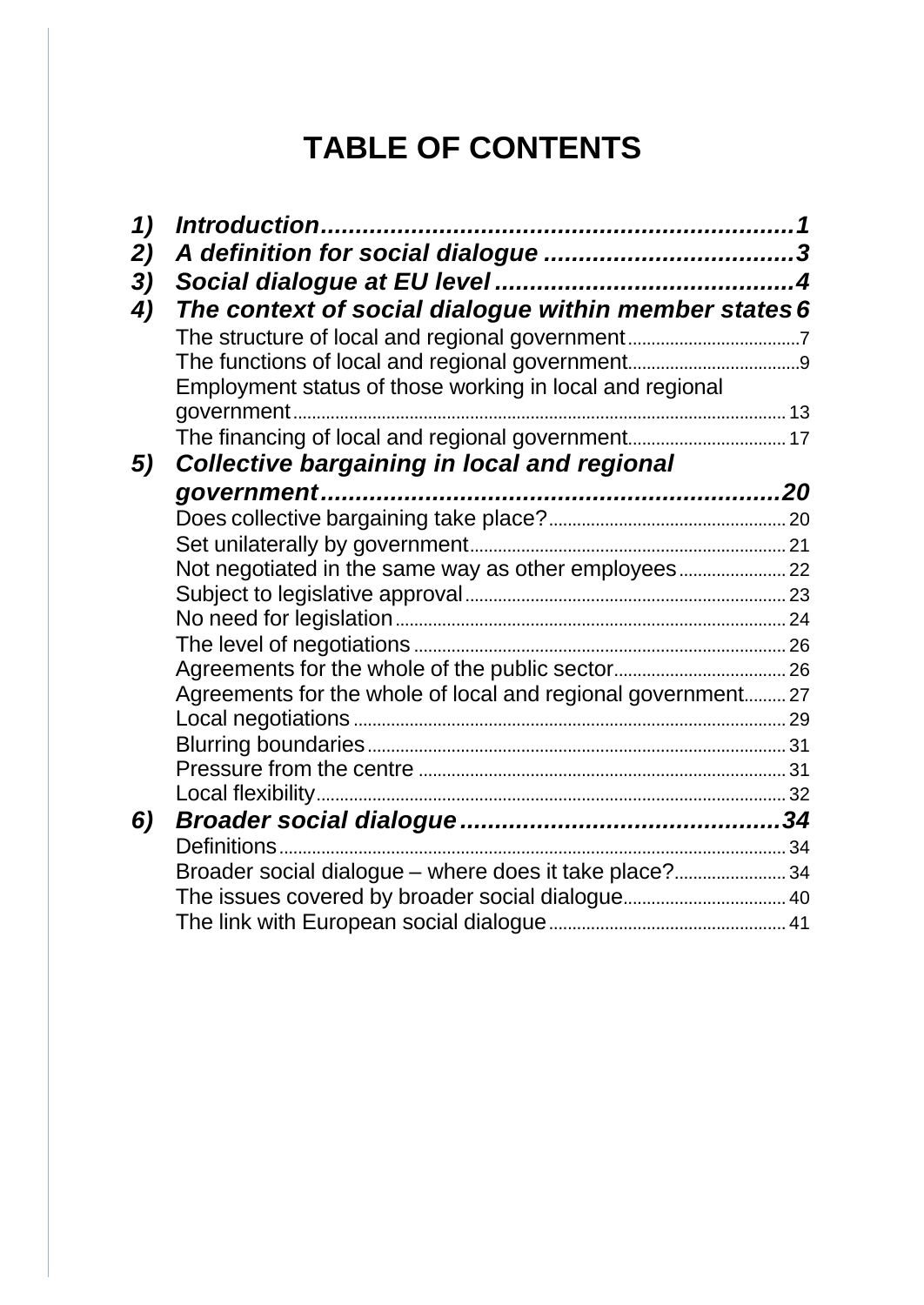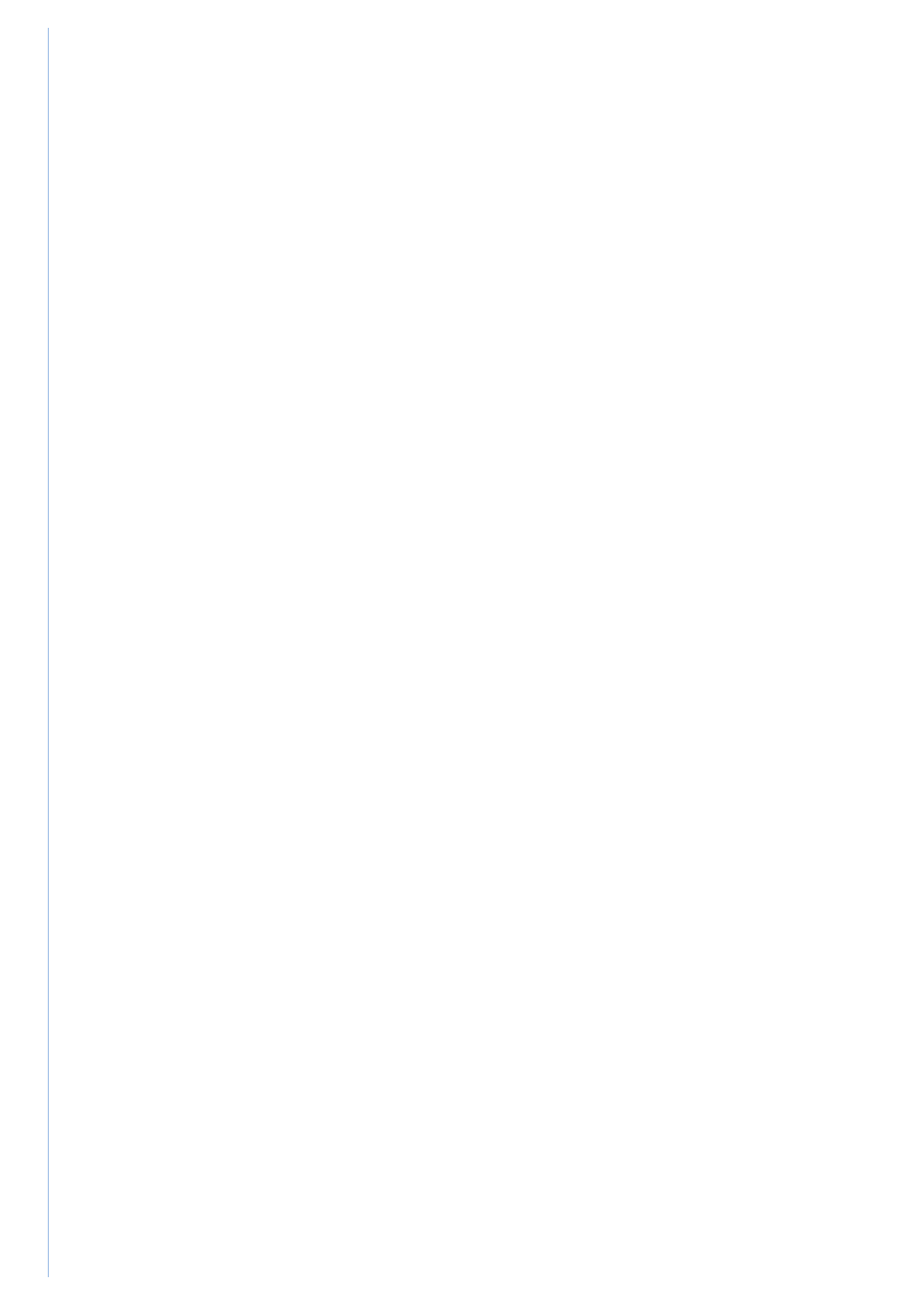# **Social dialogue in the local and regional government sector: an overview<sup>1</sup>**

# *1) Introduction*

j

This overview looks at how the different forms of social dialogue are working at different levels in the local and regional government sector in the EU Member States and at EU level. It has been prepared for the Council of European Municipalities and Regions (CEMR) and the European Federation of Public Service Unions (EPSU), the two bodies which respectively represent the employers and the employees in social dialogue in the sector at European level.

The sector is of great importance in Europe. In the different countries of the EU it delivers a wide range of services, including – depending on the country – health care, public transport, education, police services, fire services and water supply. In almost every country it provides services – from social care to refuse collection, from planning to parks – which are central to daily life. In total, expenditure by regional and local government accounts for 15.5% of GDP in the 27 EU states and 33.9% of total public sector expenditure. $2$  The sector employs some 17 million people in Europe

Local and regional government is also an important part of the democratic fabric in Europe. Elected representatives take decisions close to those they represent. But although the sector has its own democratic legitimacy, it operates within national frameworks as well as the overall economic context. It faces major challenges as growing public demands for more and better services come up against tight constraints on

 $1$  This document has been prepared with the financial support of the European Commission. However, the Commission is not responsible for its contents or the use that may be made of it.

<sup>2</sup> *Sub-national public finance in the European Union*, Dexia; December 2008; figures are for 2007.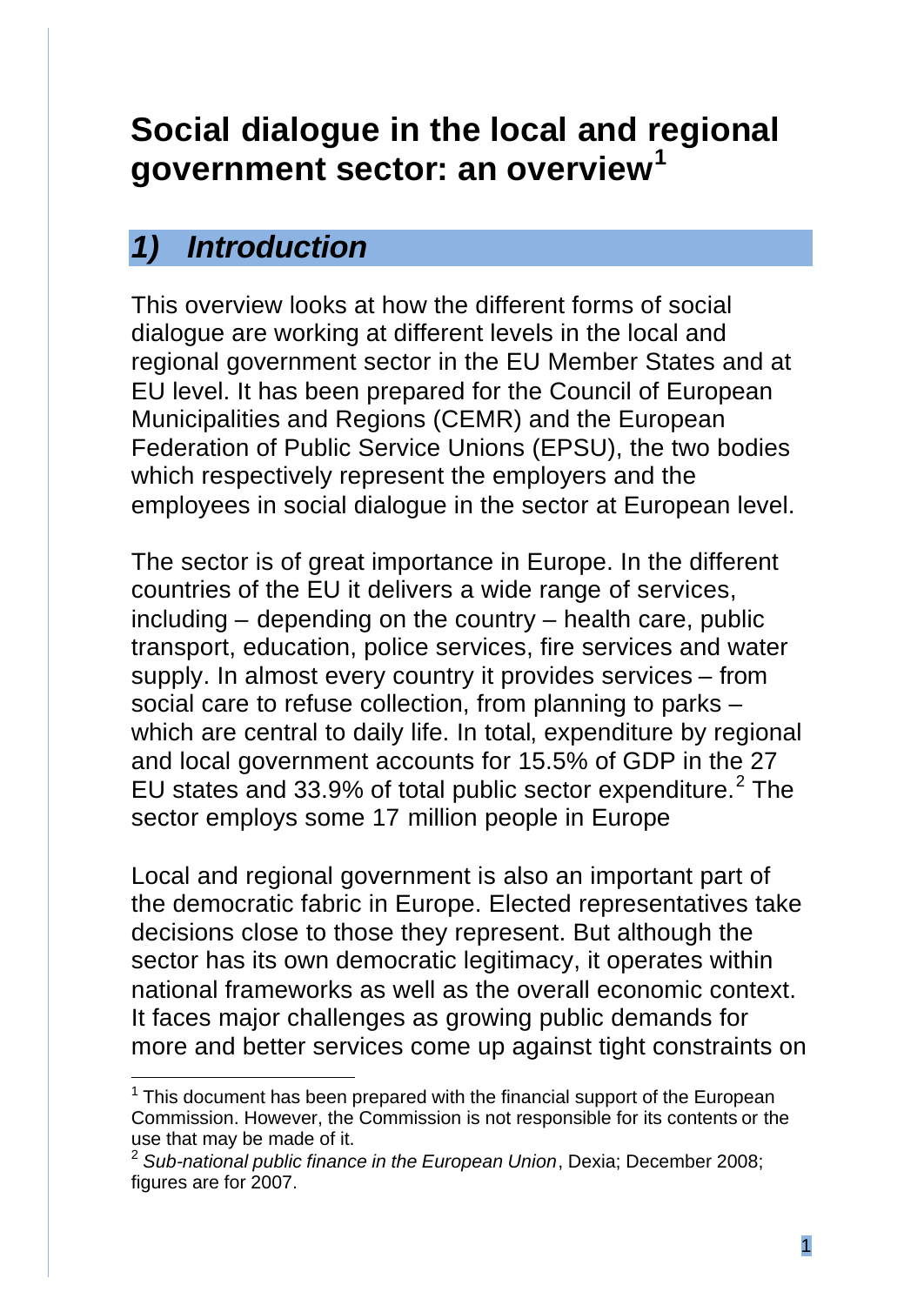resources – which may intensify as a result of the current economic crisis. These tensions have a direct impact on those who deliver the services – the employees.

Social dialogue – discussions and negotiations between employers and the unions who represent employees – can help to find ways to meet these challenges. It can help to ensure that the provision of efficient, cost-effective public services of high quality goes hand-in-hand with good employment practices. This overview tries to clarify and summarise the existing position on social dialogue in the sector. It draws on work undertaken jointly for CEMR and EPSU and specifically for EPSU (available on the EPSU and CEMR websites). $3$  It also benefits from the comments and contributions of those present at the EPSU/CEMR workshop in Bratislava on 11 December 2008 and the CEMR/EPSU plenary meeting the following day.

j

<sup>3</sup> *Strengthening social dialogue in the local and regional government sector in the "new" Member States and candidate countries*, by ECOTEC Research and Consulting Limited on behalf of EPSU and CEMR; December 2005; and *Trade unions, collective bargaining and social dialogue in local and regional government in the EU Member States, EEA and candidate countries, A report for EPSU by the Labour Research Department*; December 2008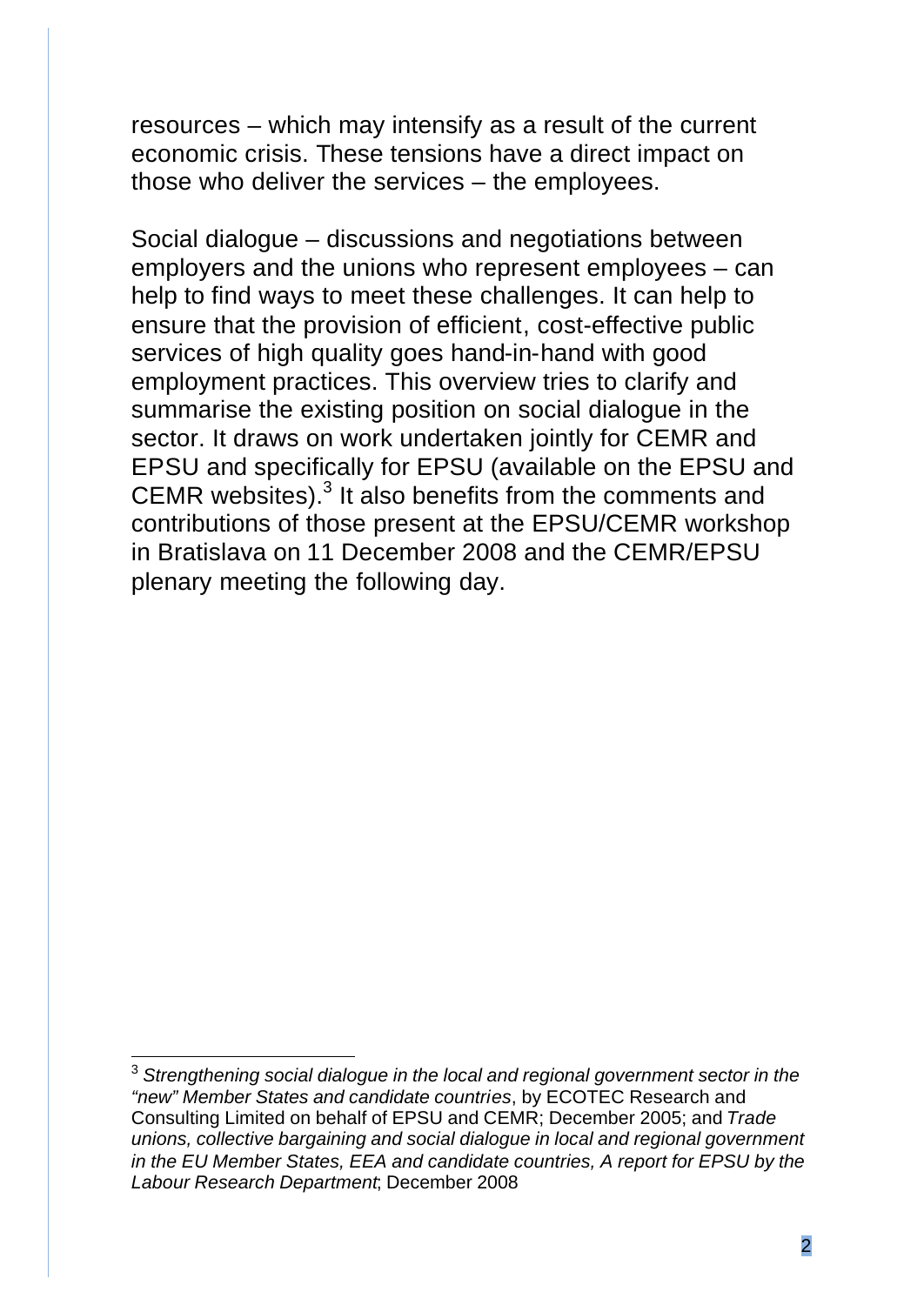## *2) A definition for social dialogue*

A joint statement, agreed by the CEMR and EPSU in 2006, provides a definition for social dialogue which indicates its wide scope. The jointly agreed document states that "Social dialogue operates at various levels and exists in a number of forms, which include

- the consultation of employees on important issues affecting work organisation,
- the negotiation of the terms and conditions of employment and implementation of collective agreements, and
- cooperation through various participatory procedures.<sup>4</sup>"

The joint statement also makes clear that social dialogue is "essentially an autonomous matter for social partners [employers and unions]", in other words it is not under the control of the state.

j  $4$  CEMR – EPSU joint statement on the development of social dialogue in local and regional government; adopted at the plenary meeting of the sectoral social dialogue Committee on local and regional government held on 29 November 2006.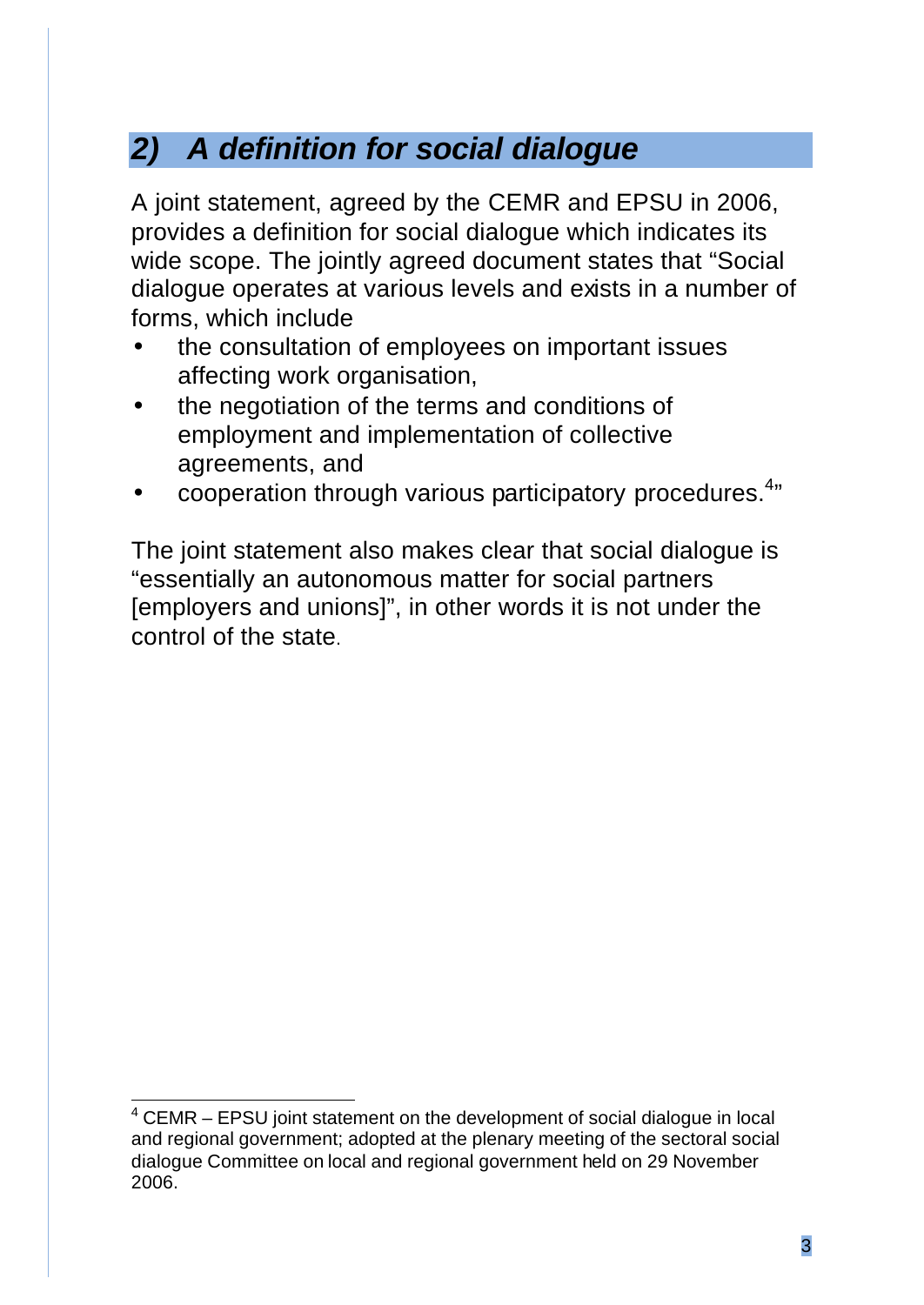## *3) Social dialogue at EU level*

In its current form, social dialogue in local and regional government was established at EU level in 2004. The two parties involved are EPSU, representing the employees, and CEMR, representing the employers. Representatives of the two organisations meet regularly as a sectoral social dialogue committee. A steering group (chairs, vice-chairs and secretariats) coordinates the activities that take place in the form of working groups and one plenary meeting per year. These meetings fit within the overall framework of sectoral social dialogue established by the European Commission in 1998 – at present, there are 36 such committees. The Commission requires that the organisations involved must meet a number of criteria relating to the representativeness and capability of the bodies who are their members before they can take part in sectoral social dialogue at European level.

The work of the sectoral social dialogue committee provides a forum for consultations and joint recommendations. These may be in response to EU policy – such as the labour law Green Paper – or they may be policies that EPSU and CEMR affiliates at national level are encouraged to discuss and implement – such as the joint statement on telework. It is up to national affiliates how they deal with such joint statements: in some cases they will be tackled through their collective bargaining procedures, in others through some other form of social dialogue or consultation.

EPSU and the CEMR have exchanged views and examined a range of issues of joint interest, such as violence at work, demographic changes, different forms of service provision, training and life-long learning. They have produced a number of joint statements since the start of 2004 including:

- telework (2004);
- EU employment policy (2005);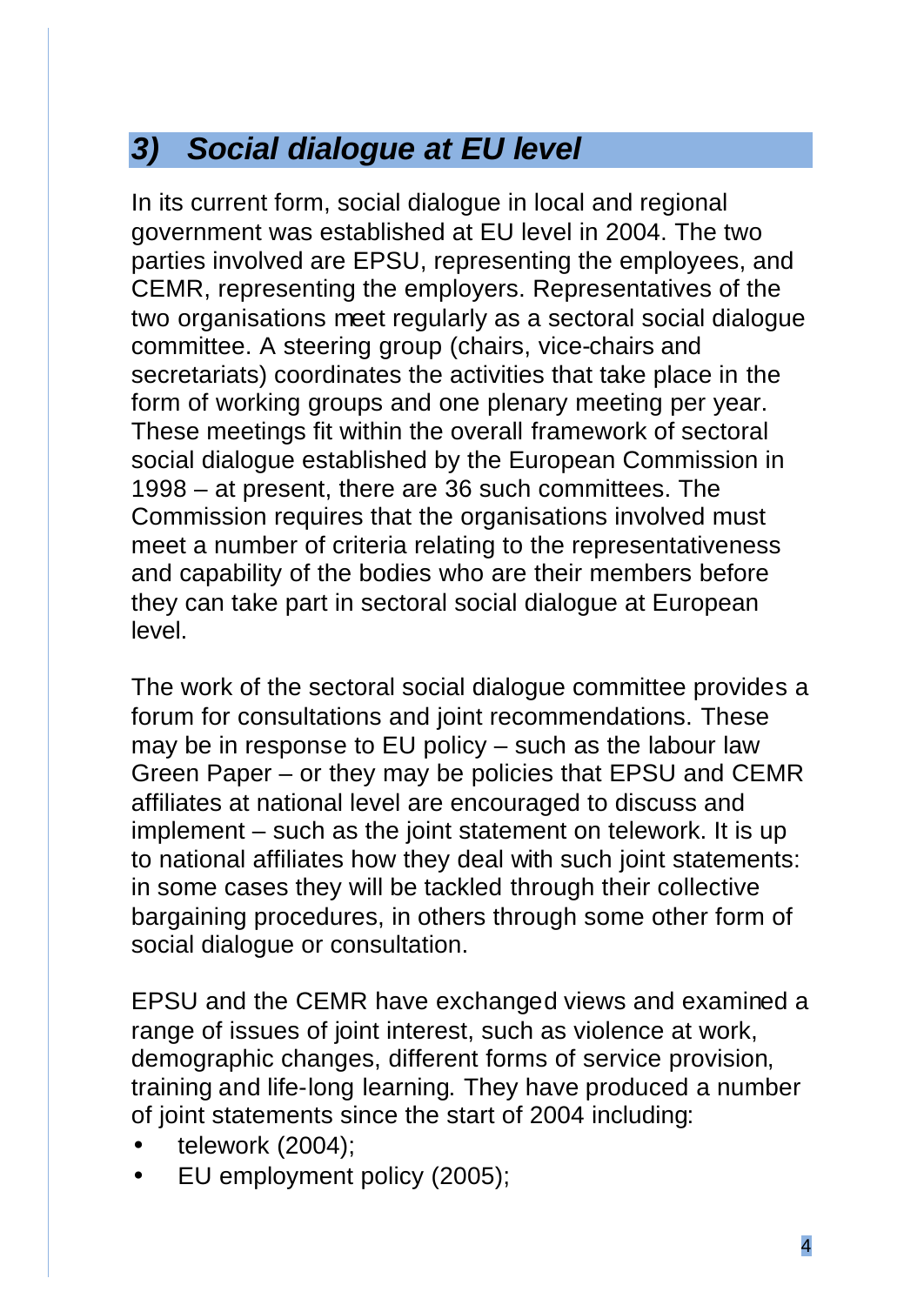- the development of social dialogue in local and regional government – the document quoted above (2006);
- a response to the Commission's Green Paper on the modernisation of labour law (2007);
- active inclusion of those furthest from the labour market (2008); and
- Joint message on the financial and economic crisis (2009)

In addition in 2007, EPSU and CEMR produced joint guidelines on drawing up gender equality action plans in local and regional government. These are intended "to support regional and local initiatives on equality, and to encourage a joint, long-term and sustained approach to equality by EPSU and CEMR members." They include an equality checklist, which as a recent European Commission report points out "helps social partners to assess equality performance over time"<sup>5</sup>.

Finally the committee has, with the financial support of the Commission, produced a number of reports intended to promote social dialogue in the sector, notably a survey of developments in Central and Eastern Europe<sup>6</sup> and a report including a series of case studies on the role of social dialogue in changes in local service provision<sup>7</sup>.

The work of the social dialogue committee is ongoing and in 2009 is likely to cover: the integration of migrants and the development of diversity policies; policy development on the role of social dialogue in the restructuring of social services; social issues in public procurement; as well as other issues linked to the current economic situation.

 5 *Industrial Relations in Europe 2008,* European Commission 2009, Chapter 4 <sup>6</sup> *Strengthening social dialogue in the local and regional government sector in the "new" Member States and candidate countries*, by ECOTEC Research and Consulting Limited on behalf of EPSU and CEMR; December 2005 <sup>7</sup> *Reform of public services: What role for social dialogue?* by the Working Lives Research Institute on behalf of the CEMR and EPSU; July 2008.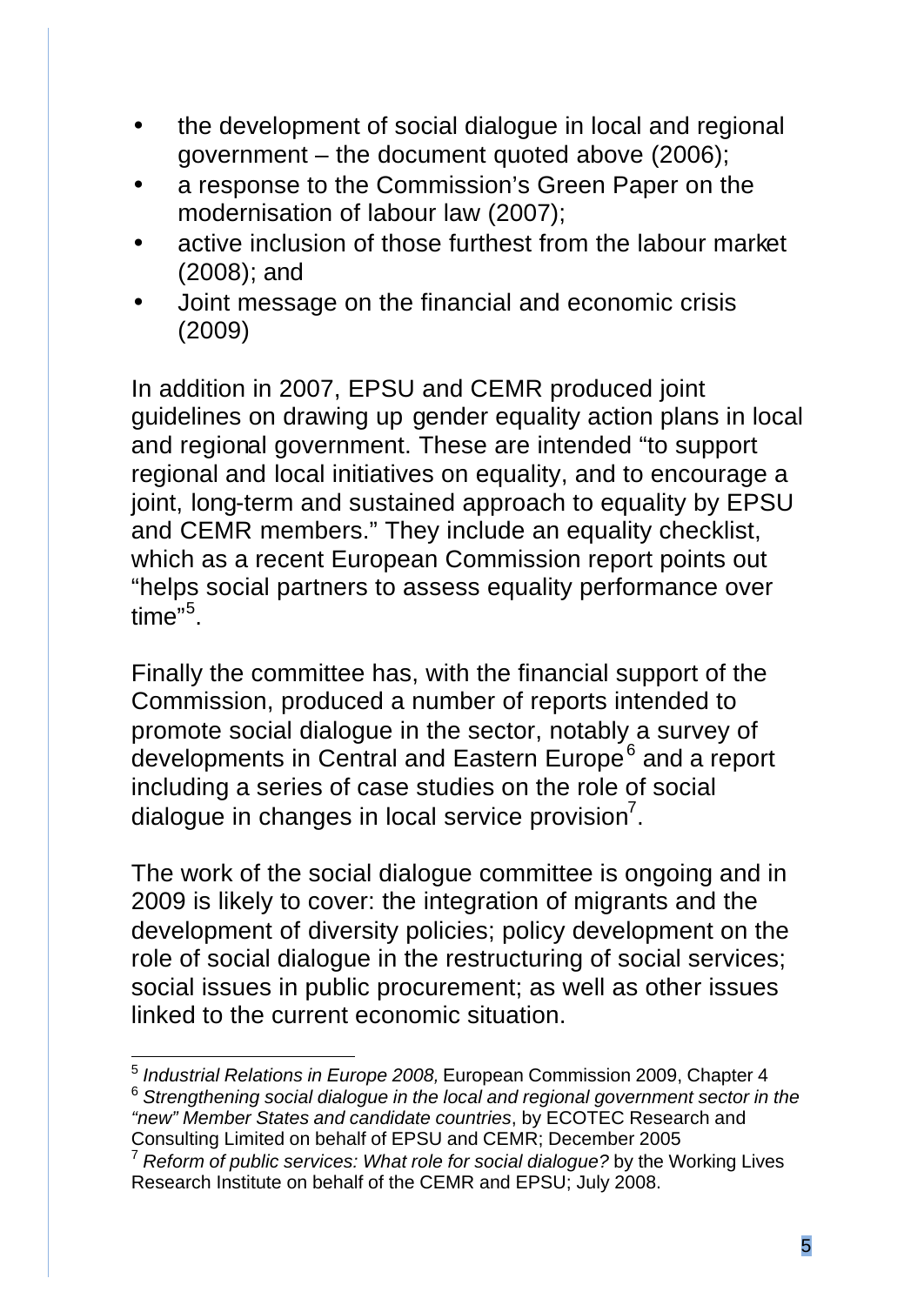## *4) The context of social dialogue within member states*

Social dialogue in local and regional government within member states is well-developed overall and in individual states takes a range of forms including both consultation with employee representatives from national to workplace level and collective bargaining.

However, the precise methods used and the participants involved vary greatly from country to country. One of the reasons for this is that there are major national differences in the context in which unions and employers operate and in which collective bargaining and consultation takes place.

It is not the function of this report to look at the more general differences in the industrial relations framework which exists in each of the states examined, such as the variations in union density or the contrast between those states where workplace representation is primarily through works councils and similar bodies and those where the local union is dominant<sup>8</sup>.

There are also major differences in the legal context in which local and regional government operates in each of the member states. Although there are common principles which determine how public administration, including local and regional government, should operate throughout Europe – the

j

<sup>&</sup>lt;sup>8</sup> The most recent European Commission report on industrial relations includes a typology of national industrial relations, which, drawing on other research, groups the 27 EU states into five clusters: the "organised corporatism" of the Nordic states, Denmark, Finland and Sweden; the "social partnership" of Austria, Belgium, Germany, Luxembourg, the Netherlands and Slovenia; the "statecentred" approach of France, Greece, Italy, Portugal and Spain; the "liberal" approach of Cyprus, Ireland, Malta and the UK; and a "mixed" cluster made up of Bulgaria, the Czech Republic, Estonia, Latvia, Lithuania, Hungary, Poland, Romania and Slovakia. *Industrial Relations in Europe 2008*; European Commission 2009, Chapter 2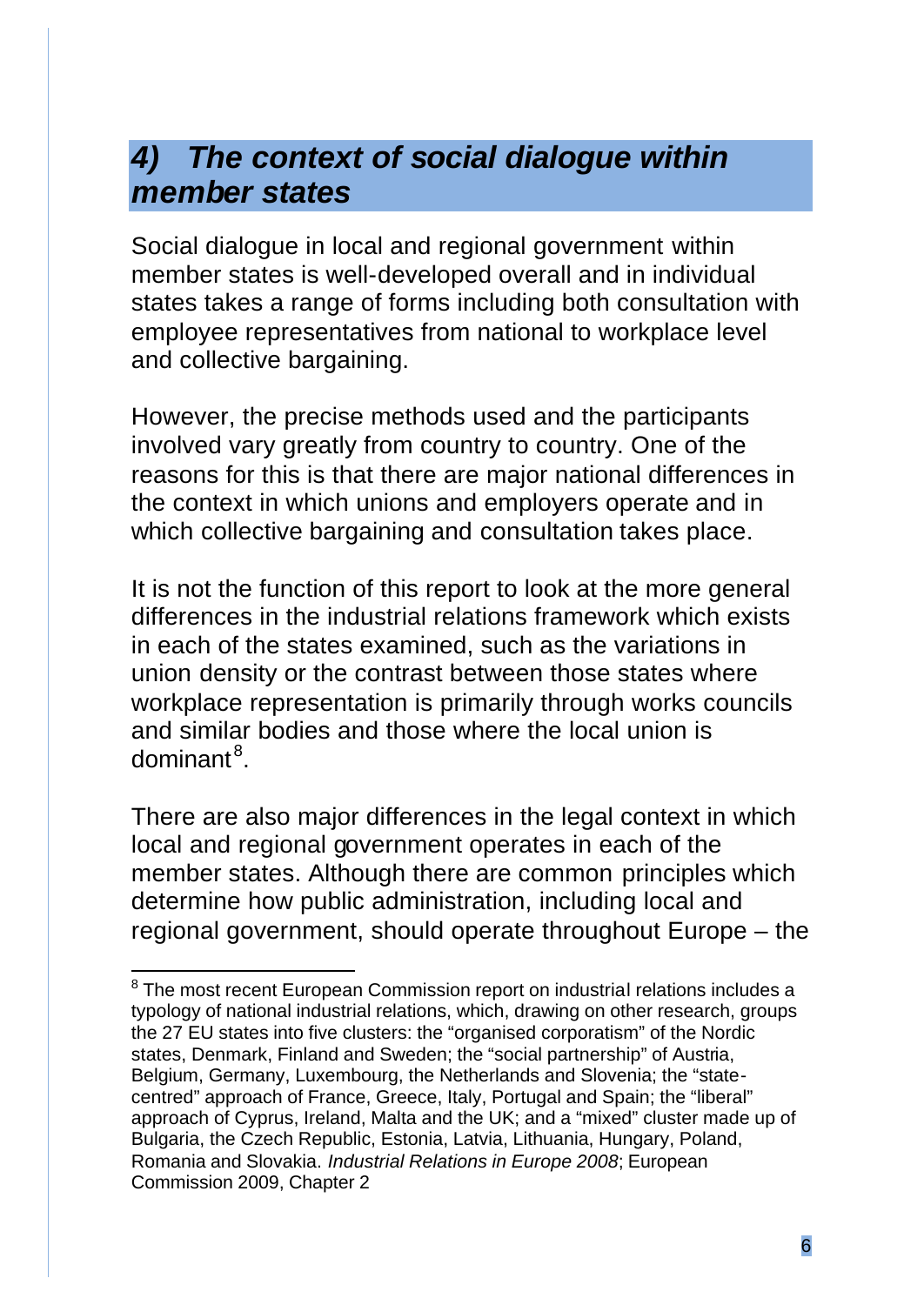four normally identified are reliability and predictability (legal certainty), openness and transparency, accountability and efficiency $9 -$  the specific rules that apply in each country and the impact they have on social dialogue are very different.

This report cannot look at all of these variations. However, it is worth identifying some of the main differences which exist in the way that local and regional government is structured, the functions that it undertakes, the employment status of those who work within it and its financing.

### *The structure of local and regional government*

One difference is the number of levels of administration involved in local and regional government, excluding the decentralised parts of the national administration. Most countries (21 out of 27) have either two or three levels of local and regional government. Only six countries, five smaller states, Estonia, Lithuania, Luxembourg and Slovenia, plus Bulgaria, have a single level, although the distinctions are not always clear. Also, the arrangements for local and regional government in the capital city are not the same as those for the rest of the country. Isolated and geographically distant areas are often treated differently. Even where local government units have the same legal status, variations in population mean that the reality is very different.

The following table gives a general overview.

j

<sup>9</sup> See for example *European Principles for Public Administration*, Sigma Papers: No. 27, November 1999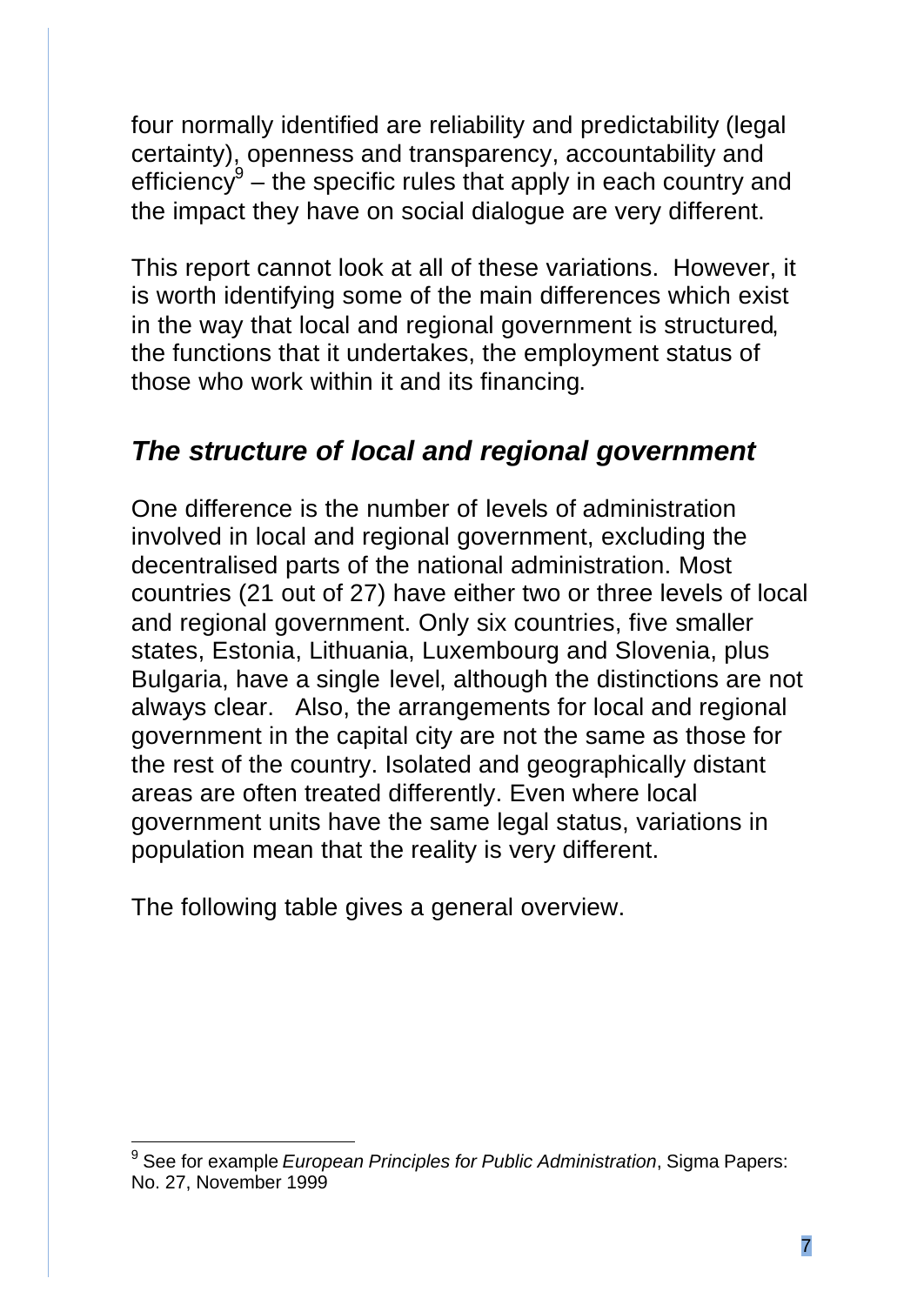#### *How many levels of government?*

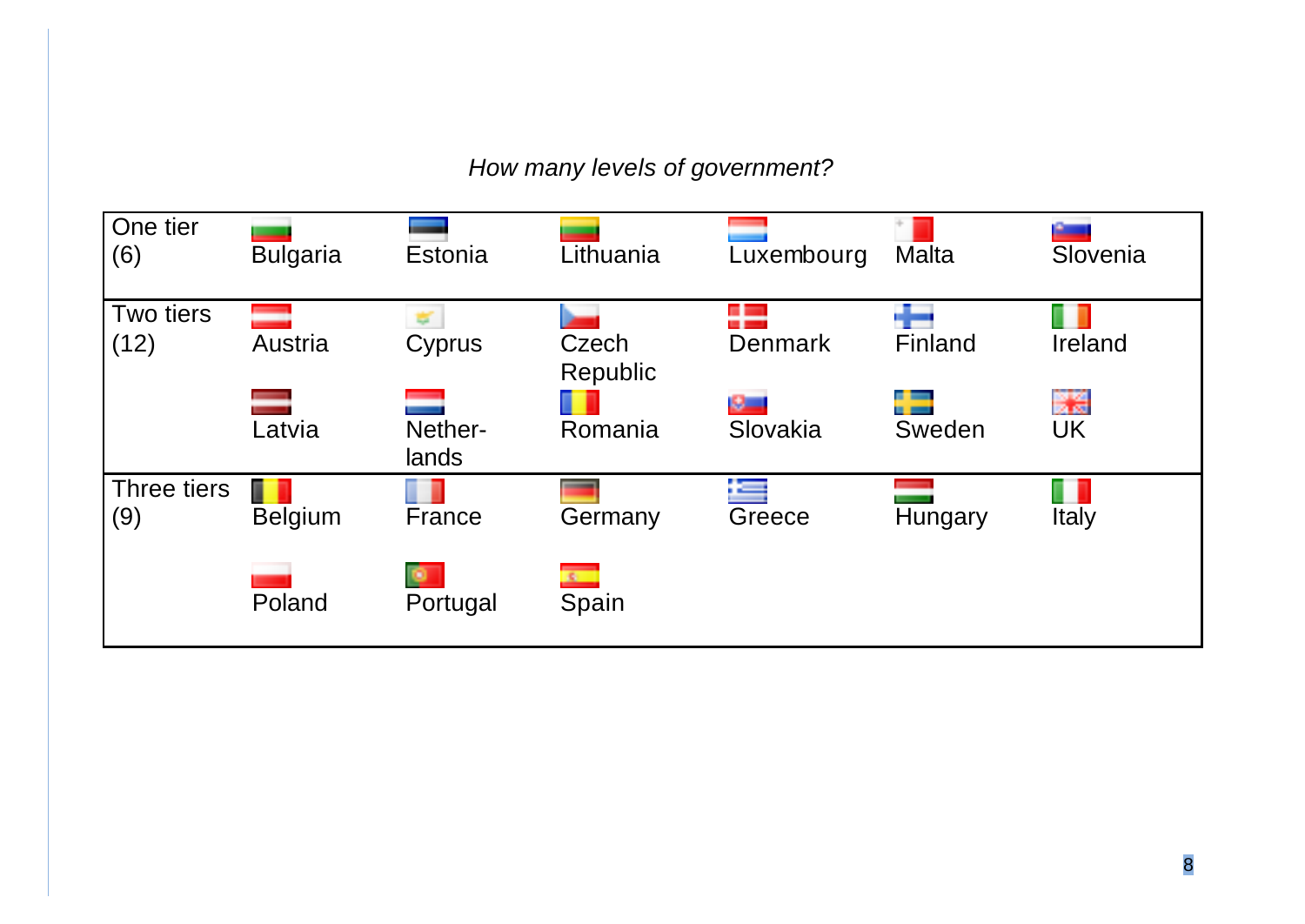#### *The functions of local and regional government*

Even more important than the structure of local and regional government are the functions it performs, and here too there are wide variations between the states examined.

One key distinction is between countries where most compulsory education and/or health services are provided by local and regional government and those where these services are provided in another way. There are also other differences in the functions carried out by local authorities. For example, the supply of water and energy is an important responsibility of local authorities in many countries. But it others this has ceased to be the case. Public transport too is a municipal responsibility in some countries but not in others.

The following table gives a general overview.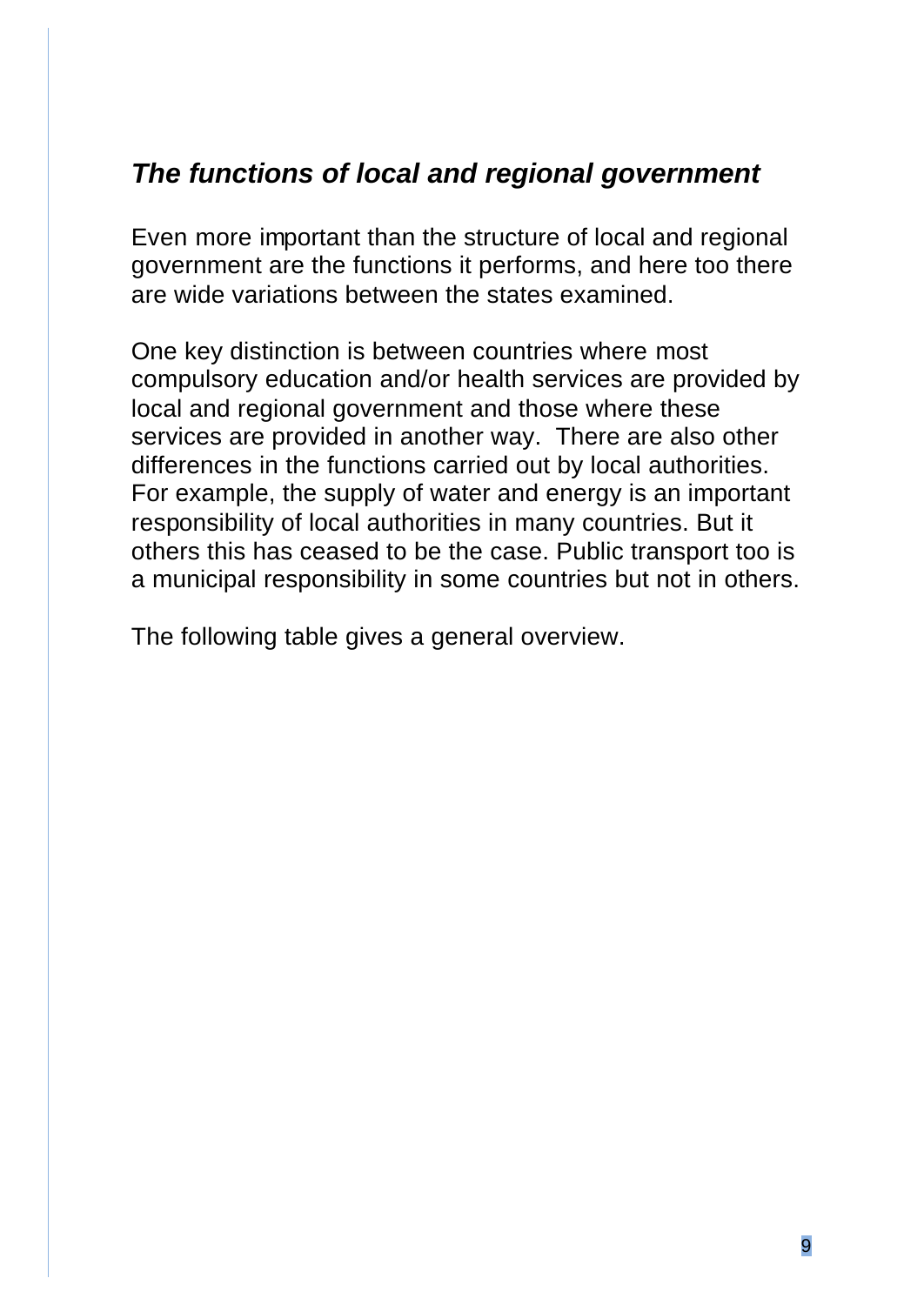*The functions of local and regional government – the broad picture*

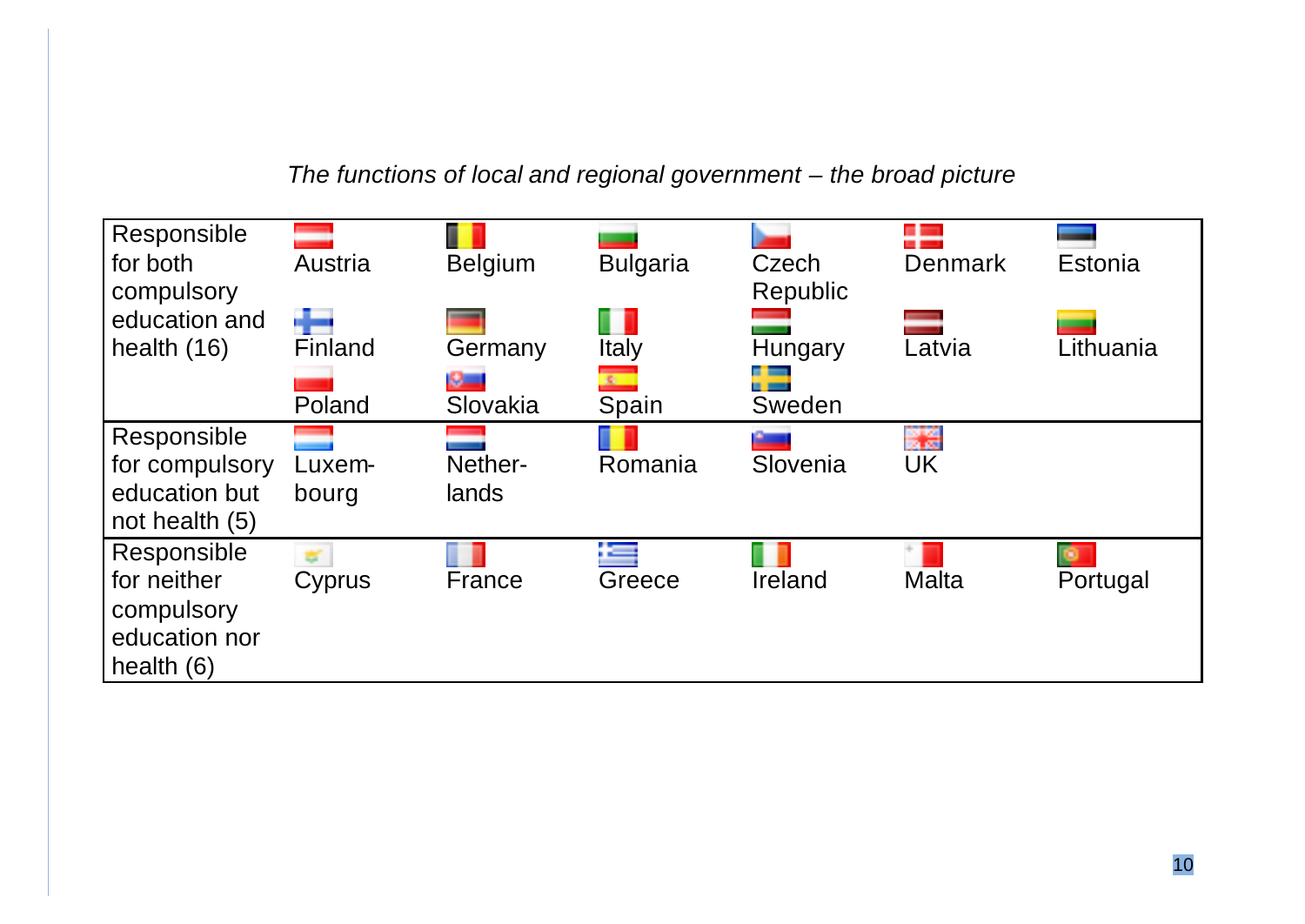The range of issues covered by local and regional government has a significant impact on levels of expenditure. As Table 1 shows, the countries where the share of local and regional spending in overall public spending is highest – Denmark (63.1%), Spain (54.6%) Sweden (46.6%) and Germany (44.2%) – are also those where regional and local government is responsible for education and health on top of their other functions.

The range of responsibilities that fall to local and regional government naturally also affects the numbers employed. For example, in Spain both education and health are the responsibility of local and regional government; in Portugal they are not.

A similar contrast is found in the numbers employed in local and regional government in France and Sweden. For example, in France, hospital services are provided by a separate administration and teachers are employed by national government, whereas in Sweden both health and education are the responsibility of the municipalities and counties.

Table 1 provides details on local and regional government spending as a proportion of all public spending, as well as an indication of the numbers employed. However, employment figures are not available for some countries, particularly some states in Central and Eastern Europe, and in others they are an estimate, drawn from UN figures rather than national sources.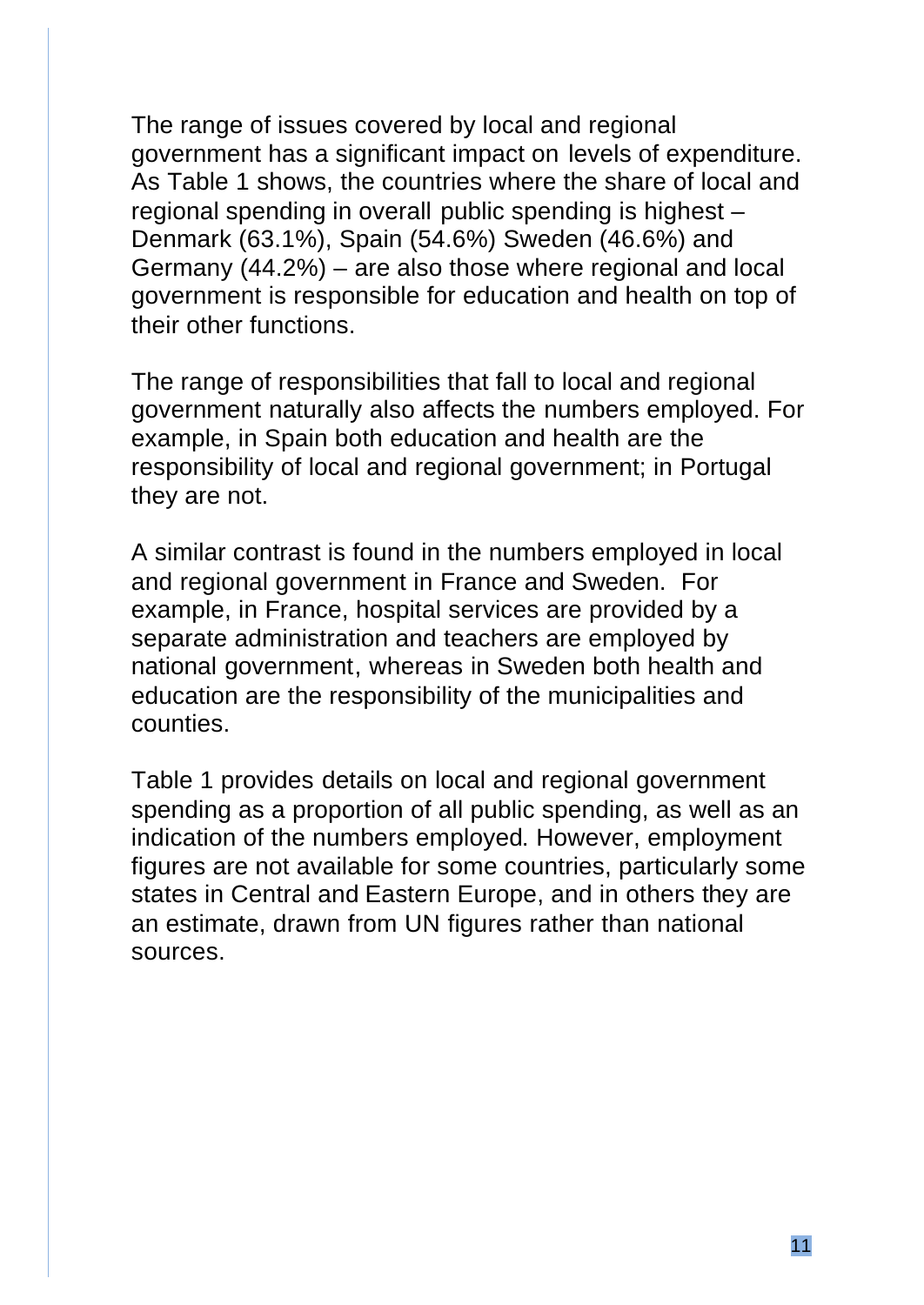Employees in Country | | Local and regional local and public expenditure as percentage of all regional public spending government 2007 Austria 1990 33.1% 33.1% 332,300 Belgium 1. 42.4% 340,600 Bulgaria 17.4% 211,200 Cyprus  $\begin{array}{|c|c|c|c|c|}\n\hline\n\end{array}$  4.6% 5,200 26.2% 343,200 **Czech** Republic Denmark  $\boxed{1}$  63.1% 669,000 Estonia 27.7% n.a. Finland  $\boxed{+}$  40.7% 428,000 France **1.4%** 1,613,200 Germany **14.2%** 3,355,000 Greece 6.0% 90,000 Hungary **1. 1. 23.5%** 620,700 **Ireland 1.1 20.0% 35,000 Italy** 11 1 31.2% 680,400 Latvia **199.9%** n.a. Lithuania **n.a.** 23.8% n.a. Luxembourg **13.3%** 4,100 Malta  $\begin{array}{|c|c|c|c|}\hline \text{Malta} & & \text{${\bf 1.4}\%$} \hline \end{array} \hspace{1.2cm} \begin{array}{c} \text{300} \end{array}$ Netherlands **184,000** 33.8% 184,000 Poland 1,731,700 Portugal 13.3% 126,700 Romania  $\boxed{\Box}$  1 26.3% 353,000 Slovakia 17.6% n.a. Slovenia 19.9% n.a. Spain **1,862,600** 54.6% 1,862,600 Sweden  $\boxed{1}$  46.6% 1,051,200 29.0% 2,904,000 United Ba Kingdom Total 33.9% 16,941,400 Sources: Expenditure: EU sub-national governments : 2007 key figures, Dexia CEMR 2008, plus other national sources

*Table 1: Expenditure and employment in local and regional government*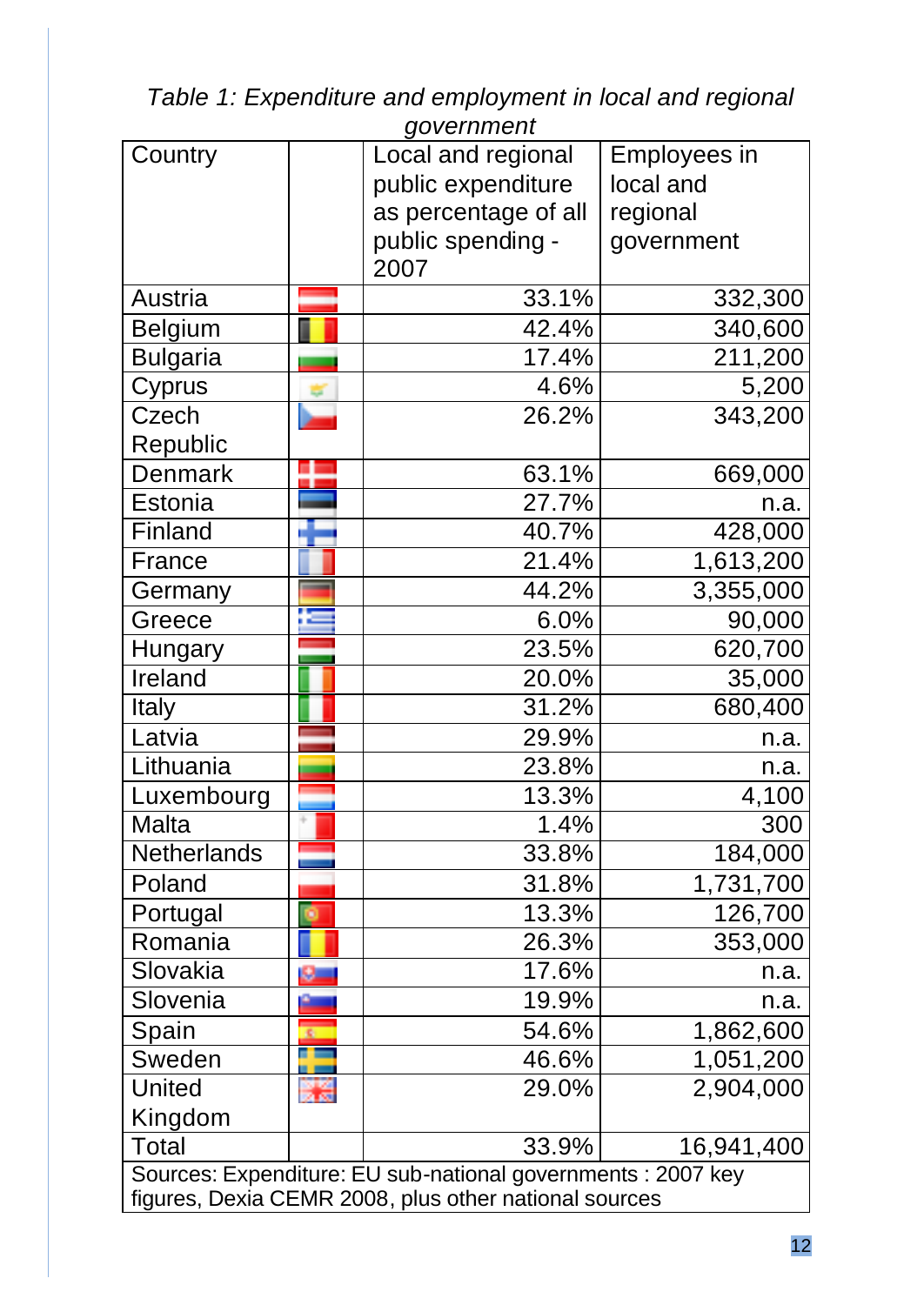The fact that local and regional authorities in different countries employ different types of workers also has an impact on the nature of industrial relations. Health service workers caring for members of the public have both constraints and opportunities for pressure that are not the same of those facing workers dealing with waste disposal or municipal planning.

#### *Employment status of those working in local and regional government*

Another key element in the context in which unions in local and regional government operate, negotiate and become involved in social dialogue, is the status of those working in the sector. Are they normal employees, or do they have a specific employment position, reflecting the fact that they exercise powers on behalf of the state and as part of an approach to public service where much of the working of the public sector is governed by specific legislation?

The name given to those with this specific status varies from country to country. For example, they are "Beamte" in Germany and Austria, "funcionarios" in Spain and "fonctionnaires titulaires" in France – terms sometimes translated as "civil servants" or "public servants" in English. Although the precise employment conditions of those with this specific status also vary from country to country, in most cases they combine both greater protection and greater restrictions on their freedom and increased requirements on them to act in line with the state's needs. For example, while it may be very difficult to dismiss these public employees with a specific status and a life-time career may be guaranteed, there may also be precise rules setting out how they can be recruited and promoted and they may also be required to move around the country as required by their employer and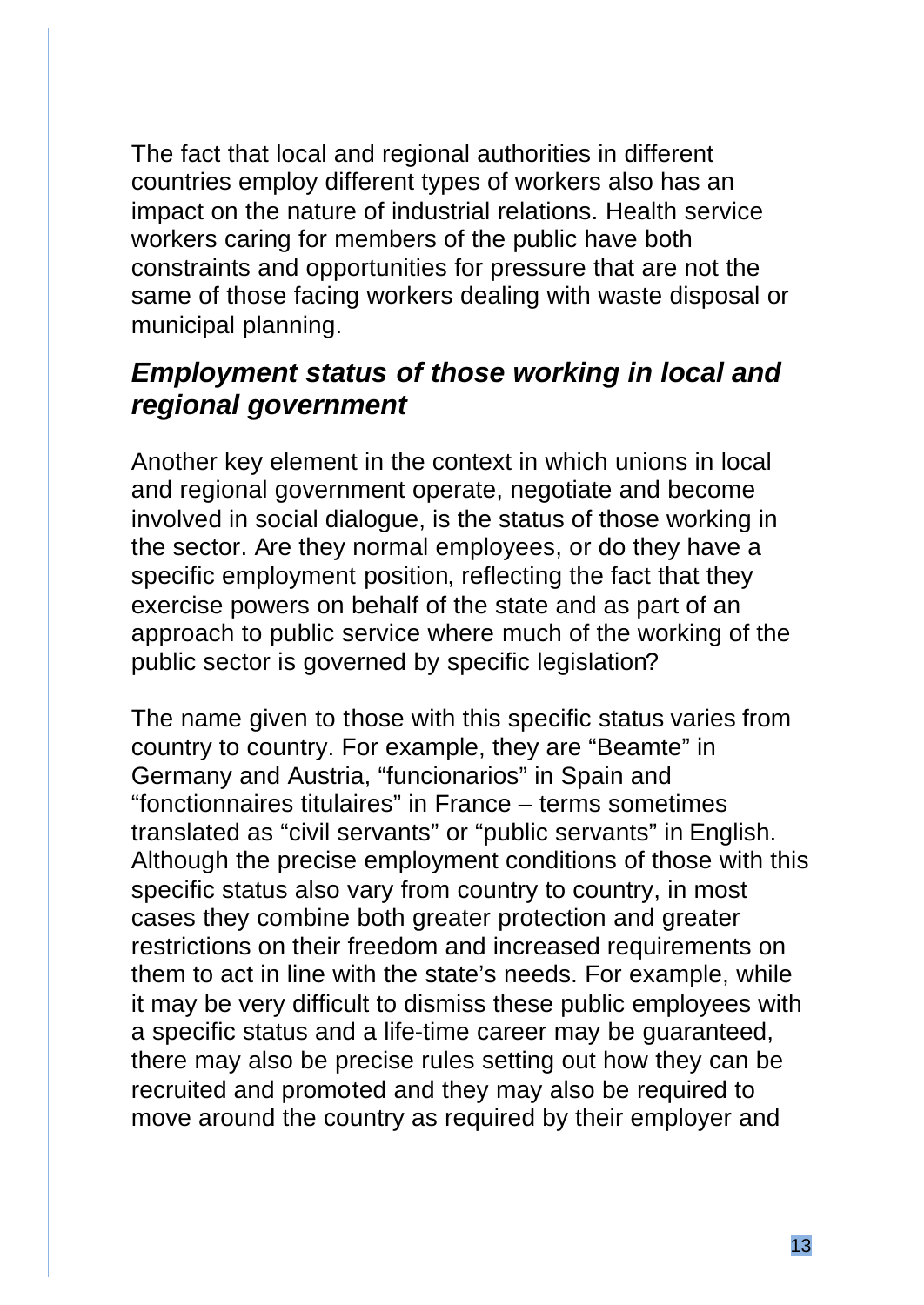they may be subject to a different disciplinary procedure from those employed in the private sector $10$ .

The status of those working in local and regional government is important in industrial relations terms as it can affect both the extent to which their pay and terms and conditions are subject to collective bargaining, rather than being set unilaterally by the government through legislation and, in more extreme cases, it can determine whether or not they are able to take industrial action.

In fact in the 16 of the 27 EU states examined, at least some of those working in local and regional government have a specific employment status, which is substantially different to those in the private sector. Only in 11 states, Cyprus, the Czech Republic, Ireland, Italy, Latvia, Malta, the Netherlands, Poland, Slovakia, Sweden and the UK, is this not the case. This does not mean that in all these countries there are no differences in status between those in local and regional government and private sector employees. For example, there are differences between the situation of public and private sector employees in the Netherlands. However, these differences are much less than they were.

However, while there are 16 states where some of those working in local and regional government have a specific status, the proportion of those who have this status is very varied. In France, for example, almost four-fifths (79%) of

j

 $10$  For an examination of the differences between what is sometimes referred to as the "career" system, where employees have a specific status, tend to be recruited at the start of their careers and advance through it on the basis of seniority, as opposed to the "employment" system, where employees do not have specific status, are recruited is for specific posts and move through applying for new posts, see *Les Fonctions Publiques Locales en Europe*, edited by Patrice Azan, CNPT, March 2005. It classifies the following countries as being based primarily on the "career" system: Belgium, Bulgaria, France, Germany, Greece, Ireland, Lithuania, Luxembourg, Portugal, Romania and Spain. Those based primarily on the "employment" system are: Denmark, Finland, Italy Netherlands, Sweden and the UK. Not all 27 EU states are classified and the report emphasises that in most countries the two systems exist alongside one another.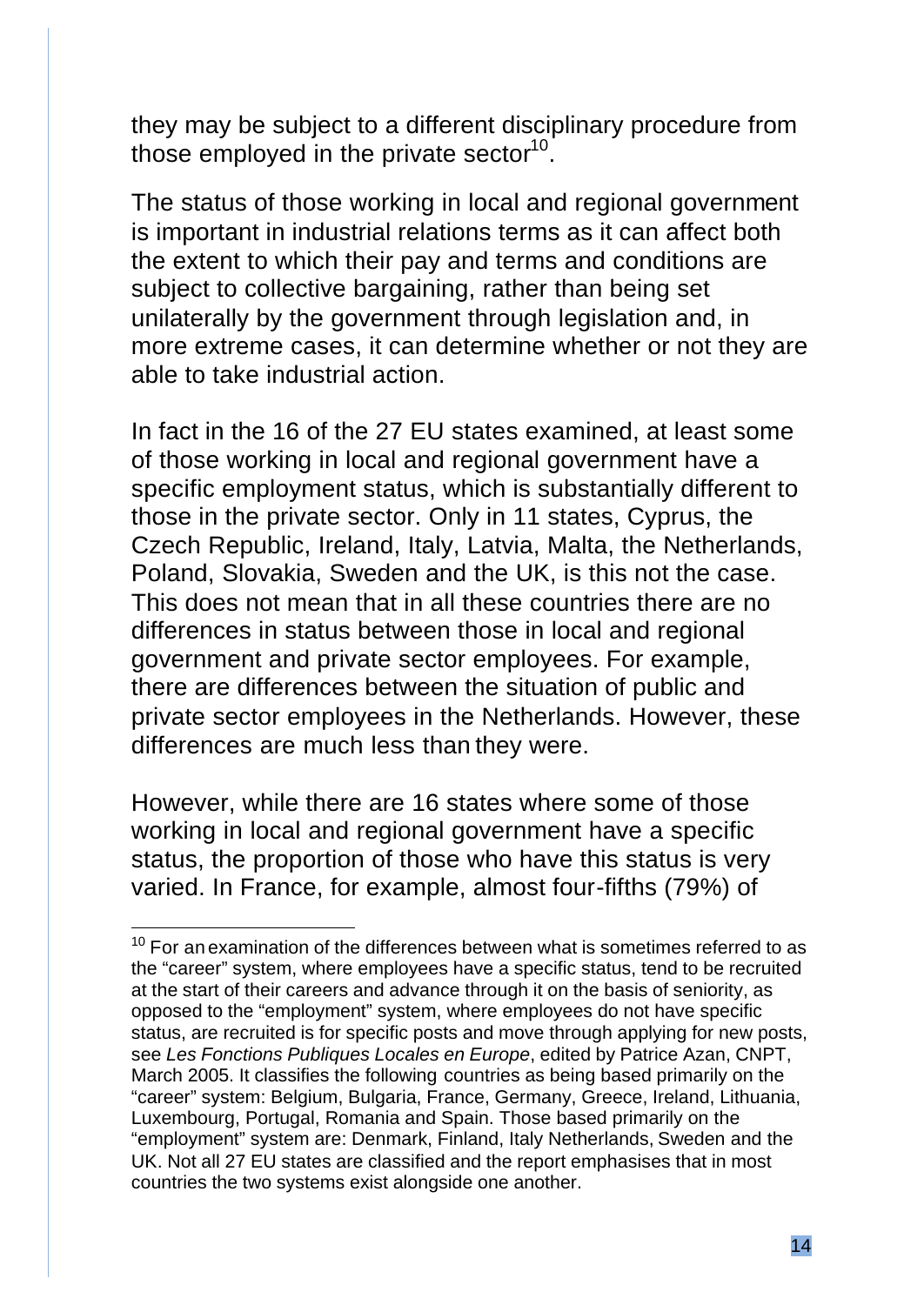those in local and regional government have this status, whereas in Estonia it is only a small minority.

The proportion of those with a specific status also varies in line with the level of government in which the individuals are working: generally those working at regional or district level are more likely to have a specific status than those working at municipal level. In Germany, for example, 61% of those at regional level have a specific status (they are mostly teachers, police officers or work in the justice system), while only 14% of those at municipal level have this specific status. Similarly in Spain, only 11% of those working at regional level are normal employees; at provincial level this rises to 51% and at municipal level to 61%.

There is also a clear downward trend in the number of employees with this specific status in many countries – at least in the "old" member states – that still maintain this distinction. In Denmark, for example, some 10% of those working in local and regional government have a specific status, that of a "tjenestemand". However, the proportion of staff with this specific status has dropped as a result of a deliberate policy to restrict it to "men and women in uniform", such as firefighters, prison staff and the police, and very senior civil servants.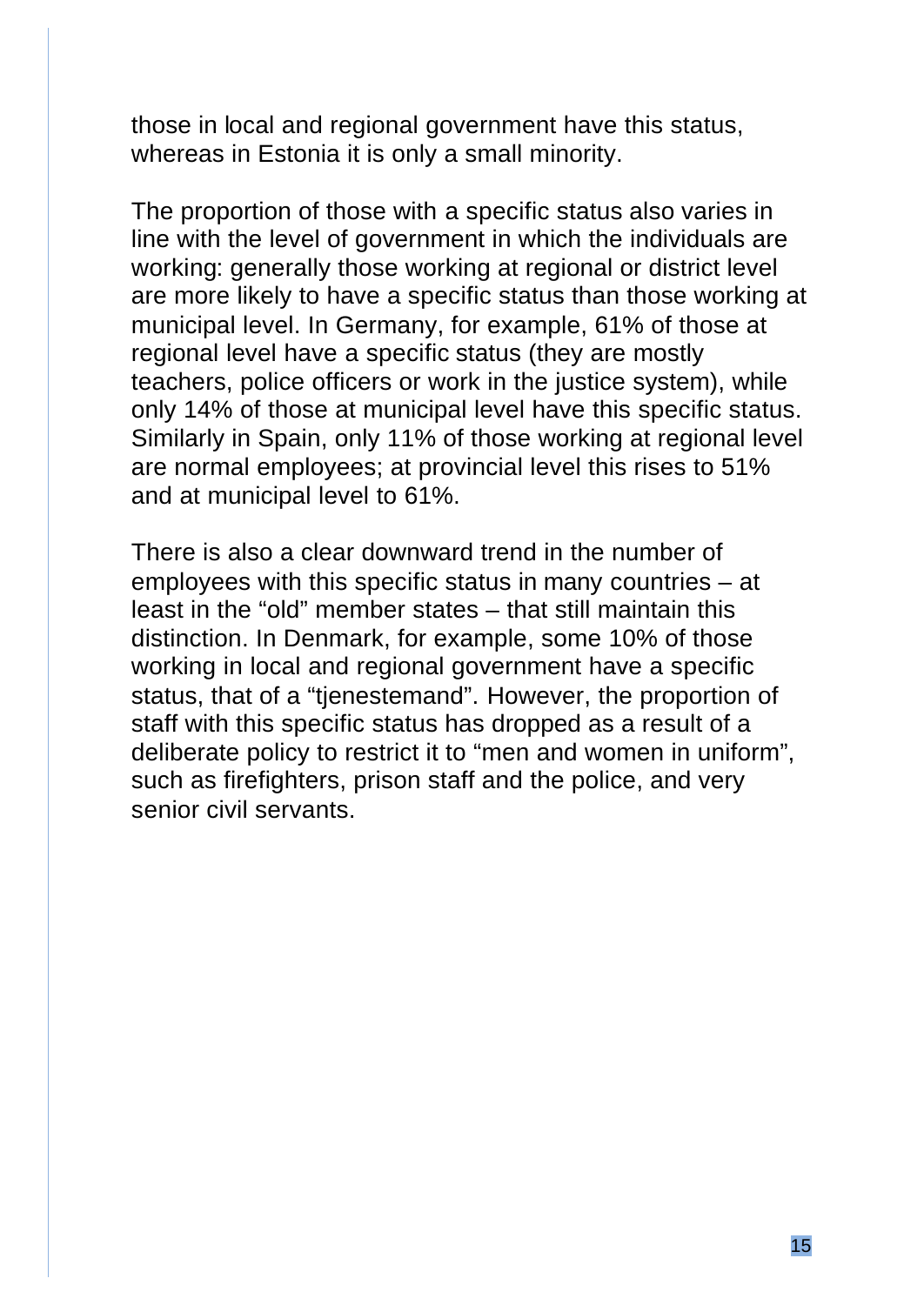*The employment status of those working in local and regional government*

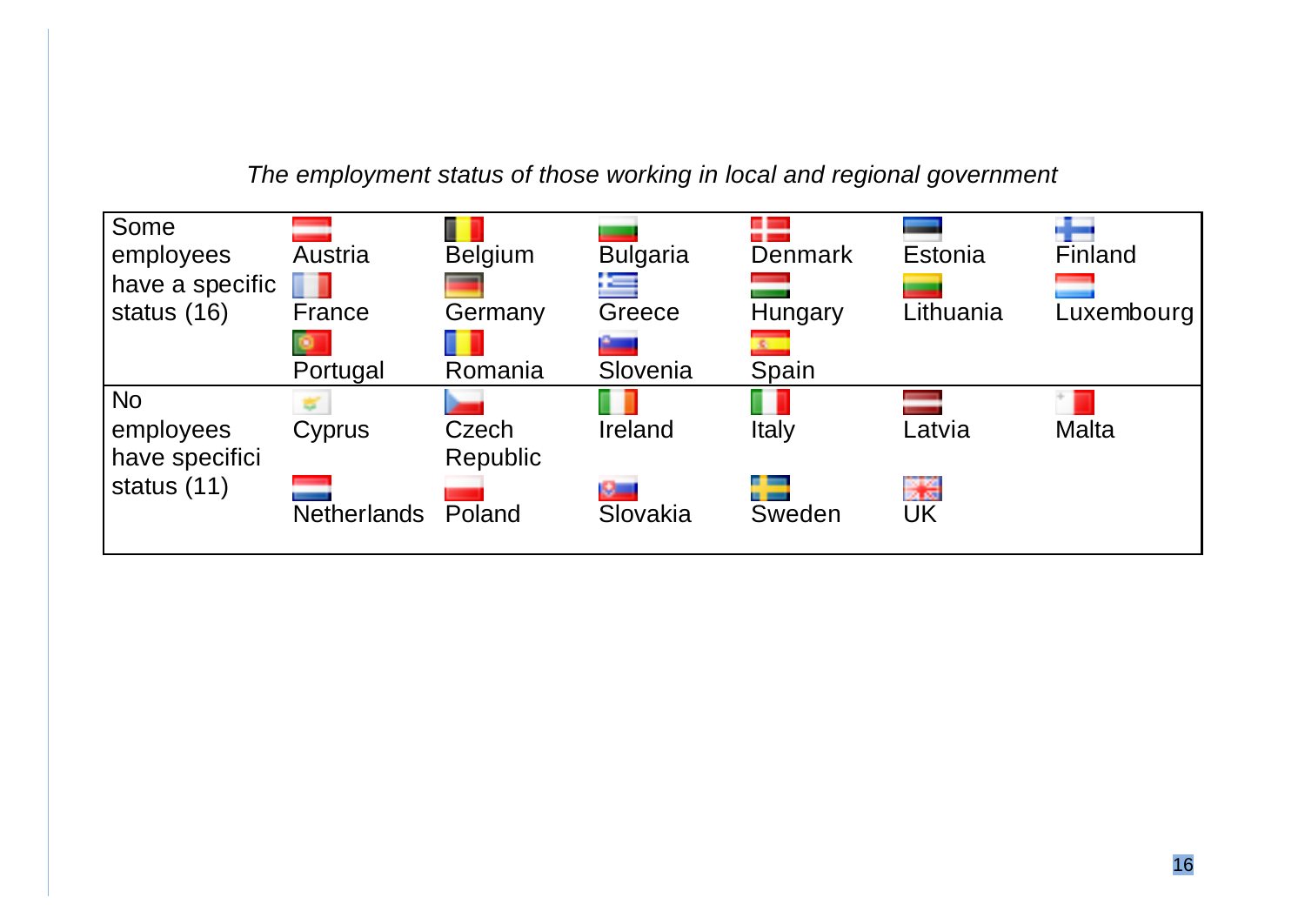#### *The financing of local and regional government*

Financial and budgetary issues are also a crucial part of the context in which local and regional government operates and have an impact on social dialogue, both in the areas of wider consultation and collective bargaining. For example, the context for bargaining in particular may be very different depending on whether local and regional government expenditure is expanding or contracting. Figures from the 2008 Dexia/CEMR<sup>11</sup> survey show that in 2007 local and regional government spending grew by 2.0% in the EU as a whole, and by 4.3% in the new Member States. However, this rate of growth is unlikely to continue into the future.

Local and regional authorities' room for manoeuvre in negotiations may also vary according to whether they are able to raise their own funds or are dependent on central government for finance. The Dexia/CEMR survey shows both local and regional government expenditure and the amount raised regionally and locally by taxes and other contributions as a proportion of GDP in 2007. These figures indicate that on average, locally raised revenue accounted for around 45% of local and regional expenditure. Most states were fairly close to this, with locally raised income accounting for between 60% and 30% of local and regional expenditure in 17 of the 27. However, in three states, Romania (76%), Sweden (66%) and Germany (64%), locally raised income accounted for a higher proportion than this, while in six others it accounted for less. These are Cyprus (25%), UK (15%), Ireland (13%), Greece (12%), Netherlands (11%) and Bulgaria (11%). The Dexia/CEMR figures show nothing being raised locally in Malta but local expenditure was also very low.

 <sup>11</sup> *Sub-national public finance in the European Union 2007*, Dexia December 2008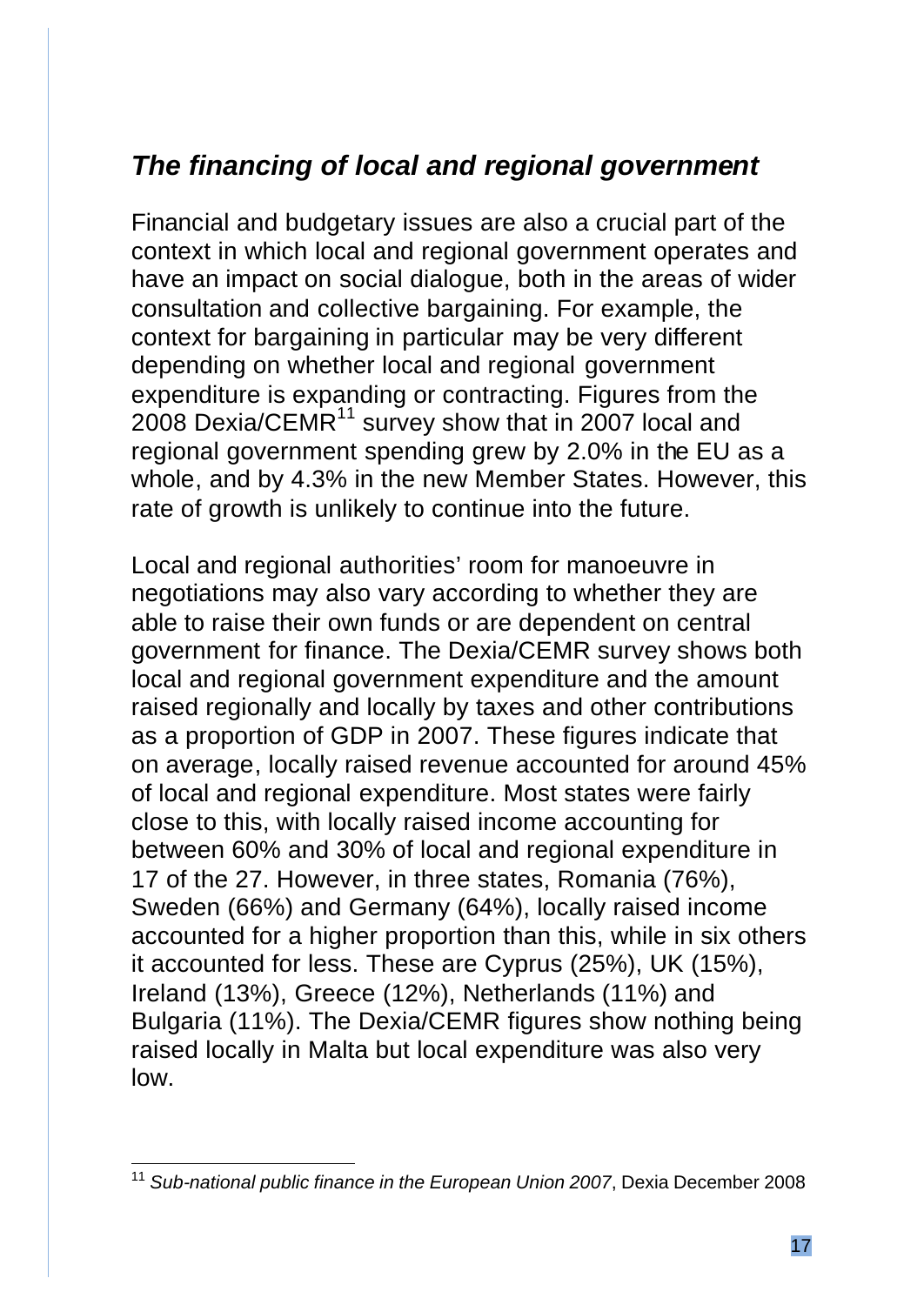#### *Table2: Local and regional expenditure and taxes as a percentage of GDP – 2007*

| Country            |   | Local and               | Local and    | Proportion    |  |
|--------------------|---|-------------------------|--------------|---------------|--|
|                    |   | regional                | regional     | of local and  |  |
|                    |   | public                  | receipts     | regional      |  |
|                    |   | expenditure             | from         | government    |  |
|                    |   | as                      | taxation and | expenditure   |  |
|                    |   | percentage              | social       | covered by    |  |
|                    |   | of GDP<br>contributions |              | local taxes   |  |
|                    |   |                         | as           | and           |  |
|                    |   |                         | percentage   | contributions |  |
|                    |   |                         | of GDP       |               |  |
| Austria            |   | 16.0%                   | 8.2%         | 51%           |  |
| <b>Belgium</b>     |   | 20.5%                   | 6.1%         | 30%           |  |
| <b>Bulgaria</b>    |   | 7.2%                    | 0.8%         | 11%           |  |
| Cyprus             |   | 2.0%                    | 0.5%         | 25%           |  |
| Czech              |   | 11.2%                   | 5.1%         |               |  |
| Republic           |   |                         |              | 46%           |  |
| <b>Denmark</b>     |   | 32.0%                   | 17.1%        | 53%           |  |
| Estonia            |   | 9.8%                    | 4.1%         | 42%           |  |
| Finland            |   | 19.2%                   | 9.2%         | 48%           |  |
| France             |   | 11.2%                   | 4.8%         | 43%           |  |
| Germany            |   | 19.4%                   | 12.5%        | 64%           |  |
| Greece             |   | 2.6%                    | 0.3%         | 12%           |  |
| <b>Hungary</b>     |   | 11.7%                   | 4.4%         | 38%           |  |
| Ireland            |   | 7.1%                    | 0.9%         | 13%           |  |
| <b>Italy</b>       |   | 15.0%                   | 6.5%         | 43%           |  |
| Latvia             |   | 11.3%                   | 5.2%         | 46%           |  |
| Lithuania          |   | 8.4%                    | 2.9%         | 35%           |  |
| Luxembourg         |   | 5.0%                    | 1.6%         | 32%           |  |
| Malta              | ÷ | 0.6%                    |              |               |  |
| <b>Netherlands</b> |   | 15.3%                   | 1.7%         | 11%           |  |
| Poland             |   | 13.4%                   | 4.2%         | 31%           |  |
| Portugal           | 粵 | 6.1%                    | 2.3%         | 38%           |  |
| Romania            |   | 9.8%                    | 7.5%         | 77%           |  |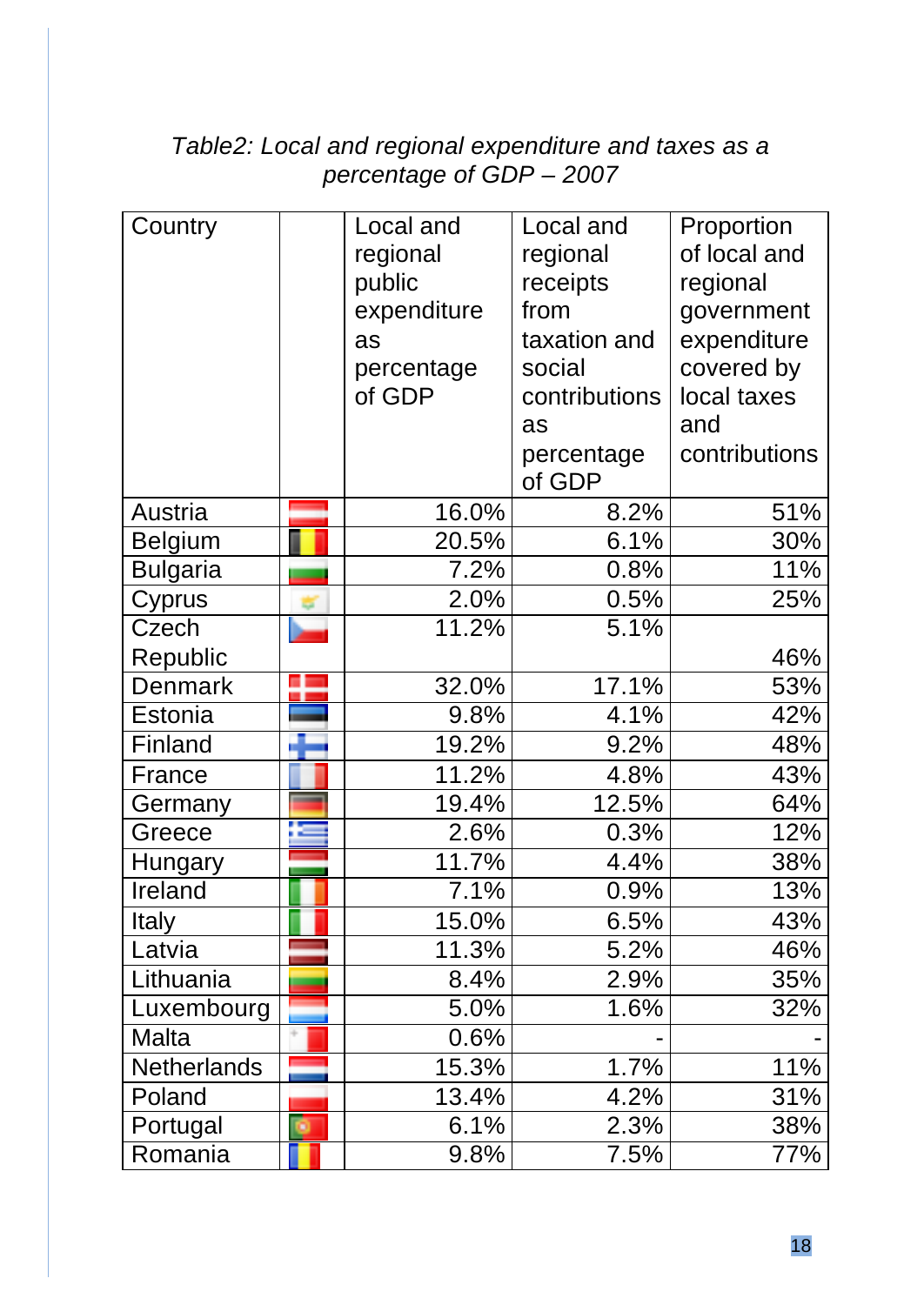| Slovakia                                                |    | 6.1%  | 3.4%  | 56% |  |  |
|---------------------------------------------------------|----|-------|-------|-----|--|--|
| Slovenia                                                |    | 8.4%  | 3.0%  | 36% |  |  |
| Spain                                                   |    | 21.2% | 11.3% | 53% |  |  |
| Sweden                                                  |    | 24.5% | 16.1% | 66% |  |  |
| <b>United</b>                                           | 義義 | 12.9% | 1.9%  |     |  |  |
| Kingdom                                                 |    |       |       | 15% |  |  |
|                                                         |    |       |       |     |  |  |
| <b>Total EU27</b>                                       |    | 15.5% | 7.0%  | 45% |  |  |
| Source:: EU sub-national governments: 2007 key figures, |    |       |       |     |  |  |
| Dexia CEMR 2008                                         |    |       |       |     |  |  |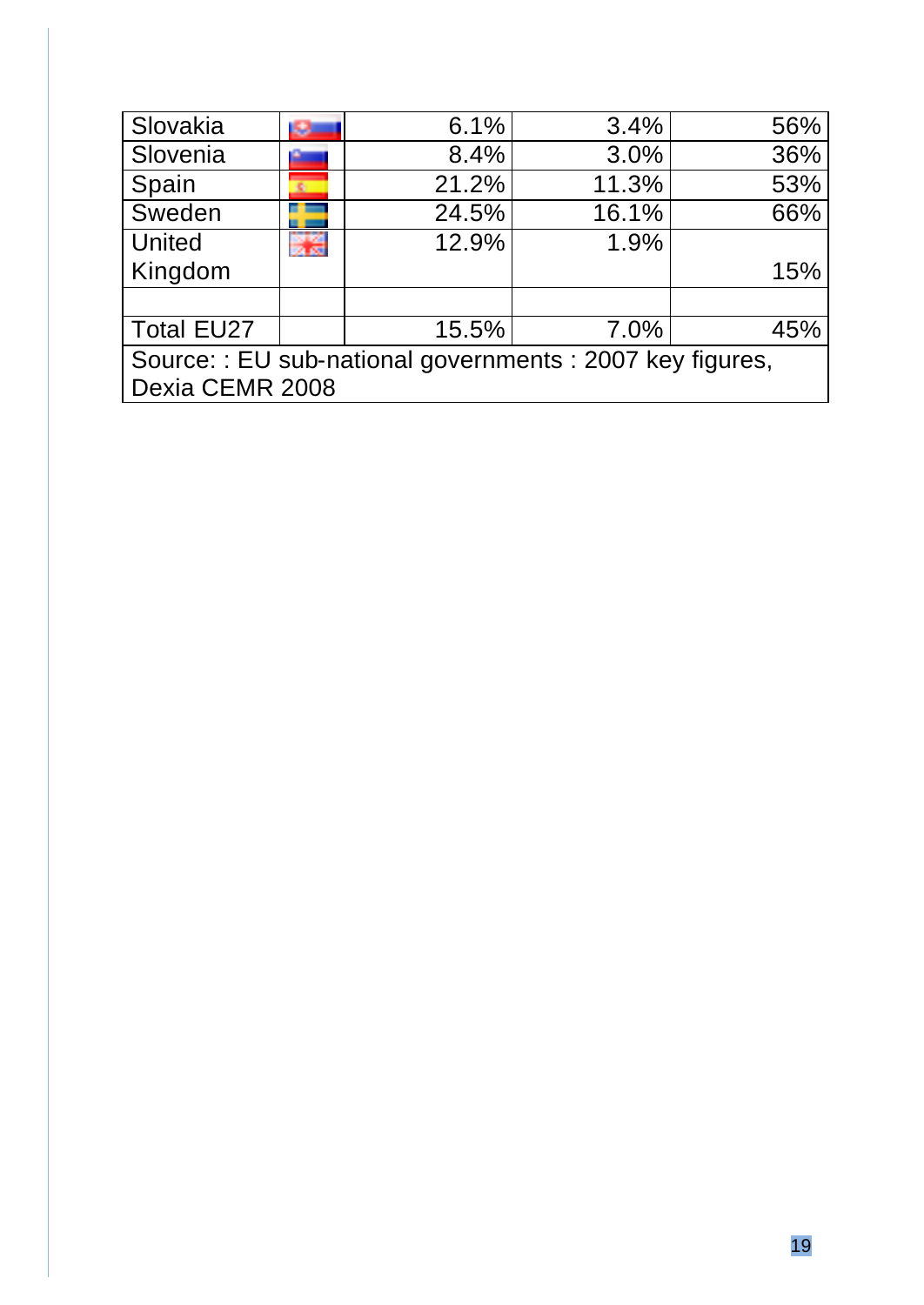## *5) Collective bargaining in local and regional government*

#### *Does collective bargaining take place?*

Clearly in examining the operation of collective bargaining in local and regional government, the first thing to establish is whether collective bargaining takes place at all. In fact, in all 27 states, there are negotiations about pay and conditions, although in some countries these only cover a part of the workforce, and in others the process is not formally known as collective bargaining.

One crucial difference is between the 11 states where all those employed have effectively the same status as private sector employees and the remaining 16, where some of those working in local and central government have a specific status.

Unsurprisingly, in all 11 states where all those working in local and regional government are treated as normal employees, there is also normal collective bargaining. These are Cyprus, the Czech Republic, Ireland, Italy, Latvia, Malta, the Netherlands, Poland, Slovakia, Sweden and the UK. This does not mean that the pay and conditions of all employees in these countries are subject to bargaining. In Latvia and Poland, for example, where collective bargaining is largely local, there are negotiations only where the union is strong enough to compel the employer to negotiate. However, the fact remains that there are no legal barriers to collective bargaining applying to the entire workforce in local and regional government. (This does not include those working for the central government who are based at local level, who may have specific status. This is the case in Slovakia, for example, where workers with and without specific status work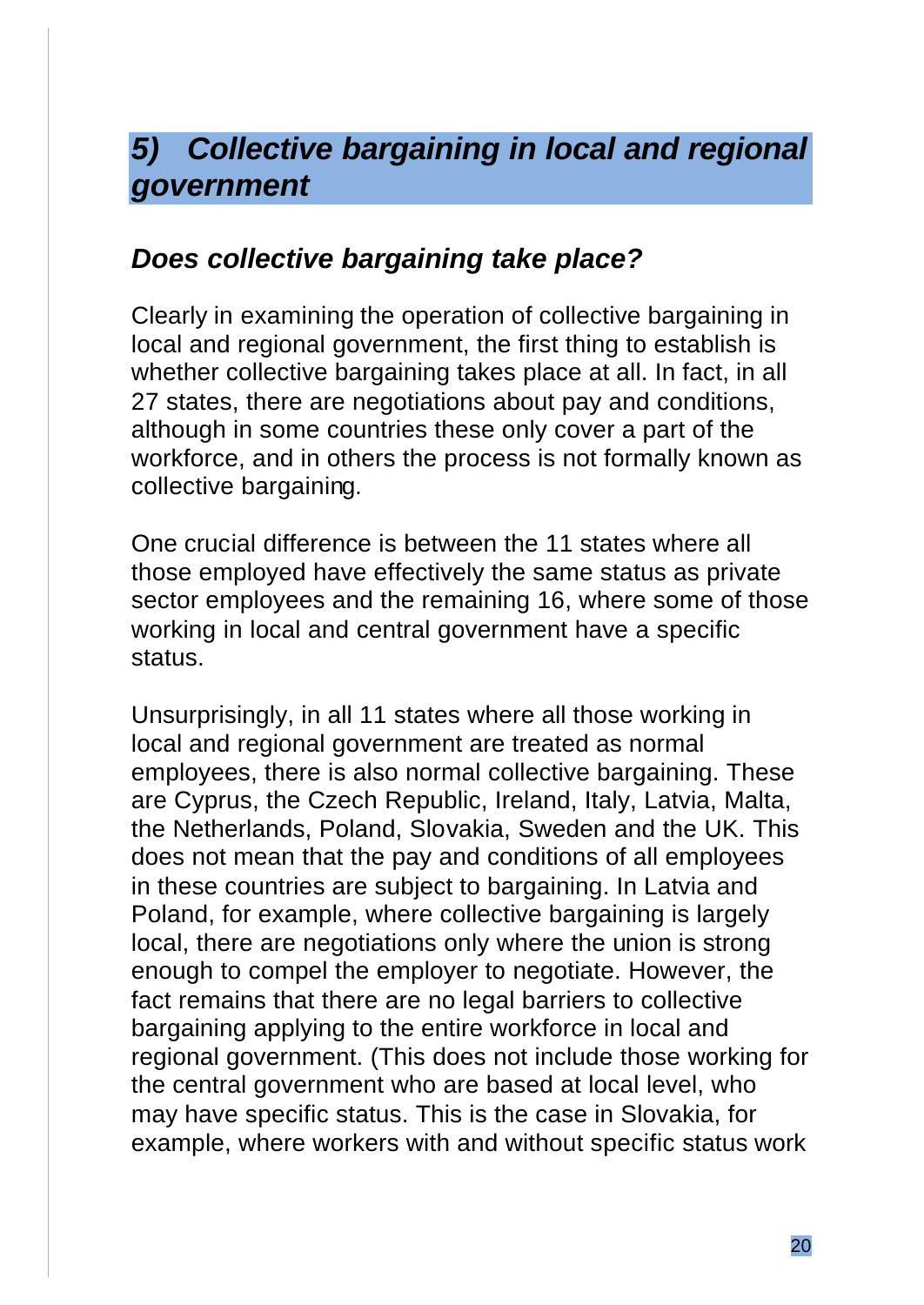alongside one another in the local offices of central government, but not in local and regional government.)

Most of the remaining 16 states, where some of those working in local and regional government have a specific status, also have some form of collective bargaining for both those with specific status and those without. However, there are some states where bargaining for those with specific status does not take place and others where there is bargaining, but it has a different legal status, or is subject to other procedures.

#### *Set unilaterally by government*

There are three states, Bulgaria, Germany and Lithuania, where the pay and conditions of those with specific status is not subject to bargaining, but instead can be determined unilaterally by the state, without negotiation. In Germany, for example, individual regions (Bundesländer) set the terms and conditions of the Beamte (the German title for those with specific status) they employ by regulation rather than negotiation. In general, their terms and conditions follow those of other employees, whose pay and conditions are set by collective bargaining. However, on occasion the regions have used their right to determine the terms and conditions of Beamte. Bavaria, for instance, unilaterally increased weekly working time for its Beamte from 40 to 42 hours a week in September 2004.

However, it should be emphasised that, although the pay and conditions of those with specific status in these states are set by regulation or legislation, the pay and conditions of other employees are subject to collective bargaining.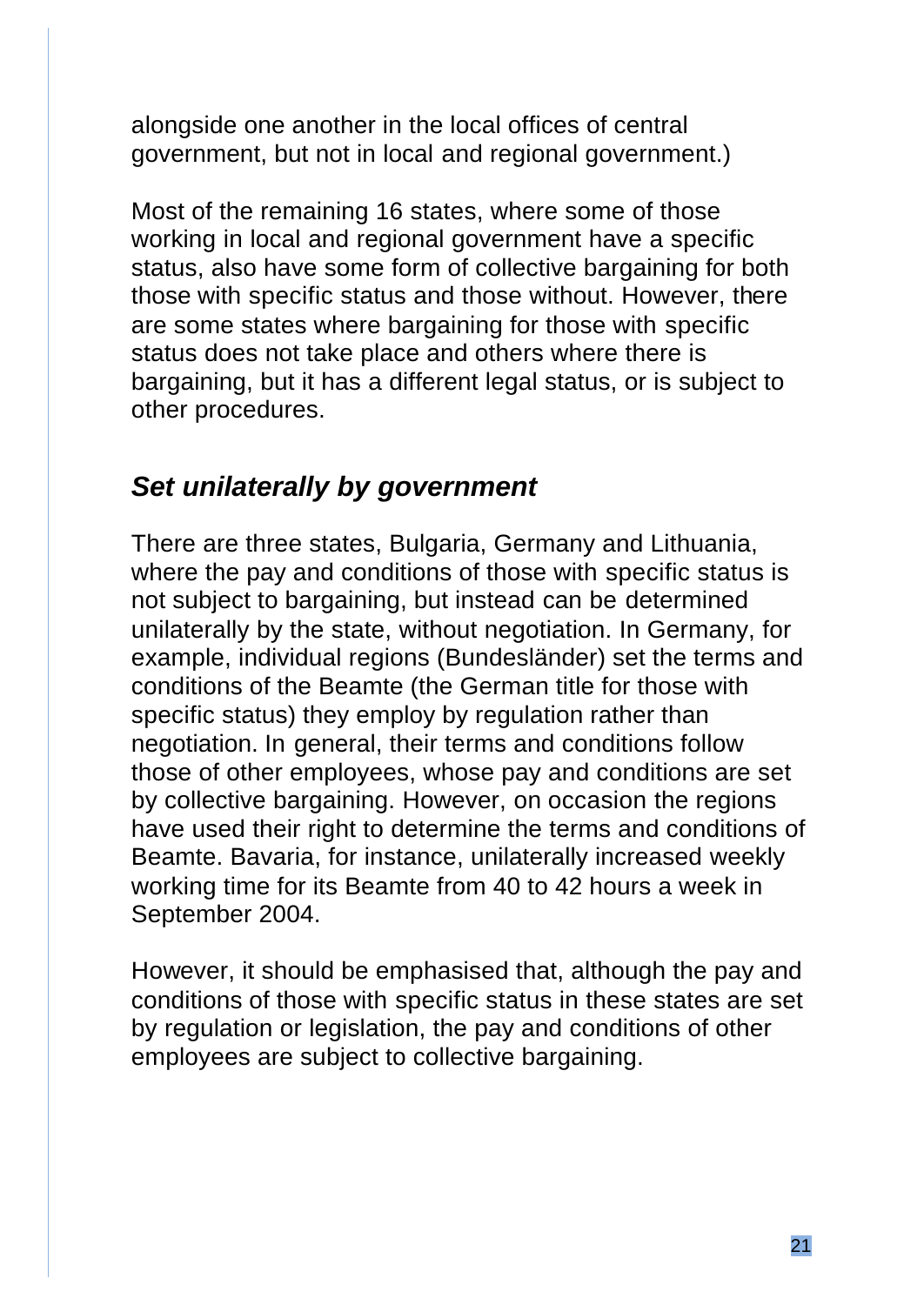#### *Not negotiated in the same way as other employees*

There are four other states, where the pay and conditions of those with specific status are not negotiated in the same way as other employees, although the extent of the difference varies greatly, with the possibility of effective collective bargaining for these groups of workers, clearly much greater in Austria or Luxembourg than in France or Greece. The individual national positions are set out below:

- in Austria, Beamte, those with specific status, are not covered by collective bargaining as such but in fact there are annual negotiations on pay before pay levels are set. Results are the same for both Beamte and normal employees;
- in France, the terms and conditions of the vast majority of the workforce – those with specific status (fonctionnaires titulaires) – are set by legislation and regulations. In strictly legal terms, therefore, there is no collective bargaining. On the other hand legislation passed in 1983 states that trade unions are entitled to conduct "negotiations with the government" before decisions on pay rises are taken, and to "debate questions relative to the conditions and organisation of work". The whole process has been criticised by the unions and others particularly the fact that there is no calendar for negotiations or for increases, with the timetable often depending on political considerations. However, in an agreement signed by some unions at the start of 2008, a broad timetable for pay negotiations for the next three years was agreed;
- in Greece, the pay and conditions of those with specific status as public servants are set centrally, and although in principle there is collective bargaining, and unions are able to submit proposals on pay increases, in practice pay is set unilaterally by the government.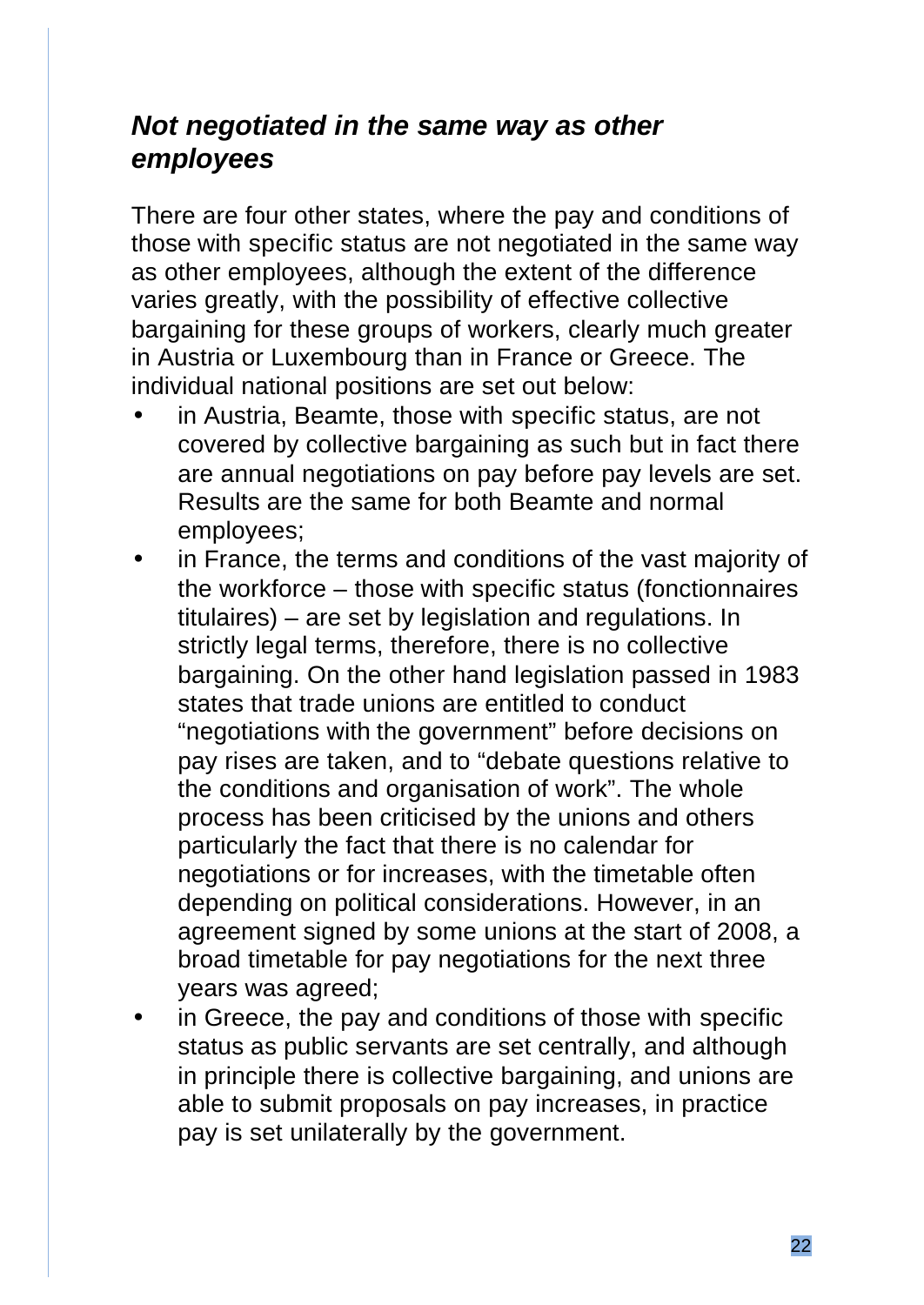• in Luxembourg, the pay and conditions of those with specific status as well as non-manual employees of local government are negotiated for all municipalities but these negotiations are followed by legislation to give them legal effect. For manual workers, there are direct negotiations with individual municipalities.

### *Subject to legislative approval*

There are also four states, Hungary, Portugal, Romania and Spain, where the pay and conditions of all employees in the public sector are subject to legislative approval, after they have been negotiated, although in recent years there has been a clear difference between Portugal, where the government has consistently imposed settlements that the unions have rejected, and the others. The detailed position in each of these states is as follows:

- Hungary, where collective agreements for the public sector are not legally binding unless they have been implemented through legislation;
- Portugal, where currently there are negotiations on the pay and conditions of those employed in local and regional government, but the government reserves the right to take the final decision and has frequently imposed its own settlements;
- Romania, where following negotiations the government implements pay increases for those with the status of public servants through a government ordinance and
- Spain, where the general pay increases for public employees are negotiated before being included in the legislation on the budget every year, and the legislation on public sector pay says that while normally agreements will be honoured, the state reserves the right to suspend or modify them in cases where "substantial changes in the economic circumstances" result in a serious threat to the public interest.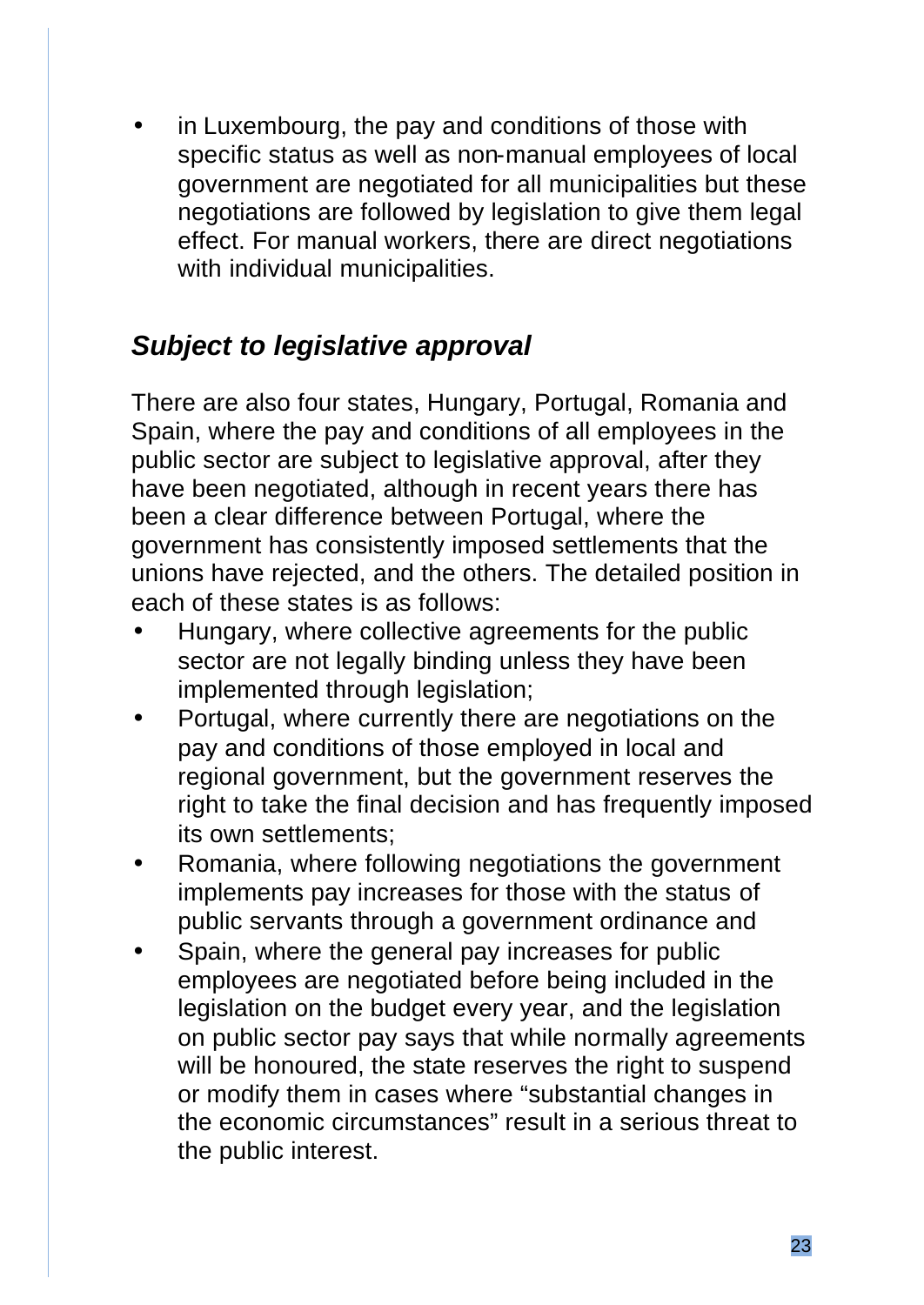#### *No need for legislation*

This leaves five states where some of those in local and regional government have specific status but they are covered by collective bargaining, which does not require legislation to take effect. These are Belgium, Denmark, Estonia, Finland and Slovenia.

The distinction between these various categories is not clear cut, and in practice the balance between government decisions and collective bargaining varies substantially within the groups. In France, Greece and Portugal, for example, the government appears to play a greater role in the final settlement than elsewhere.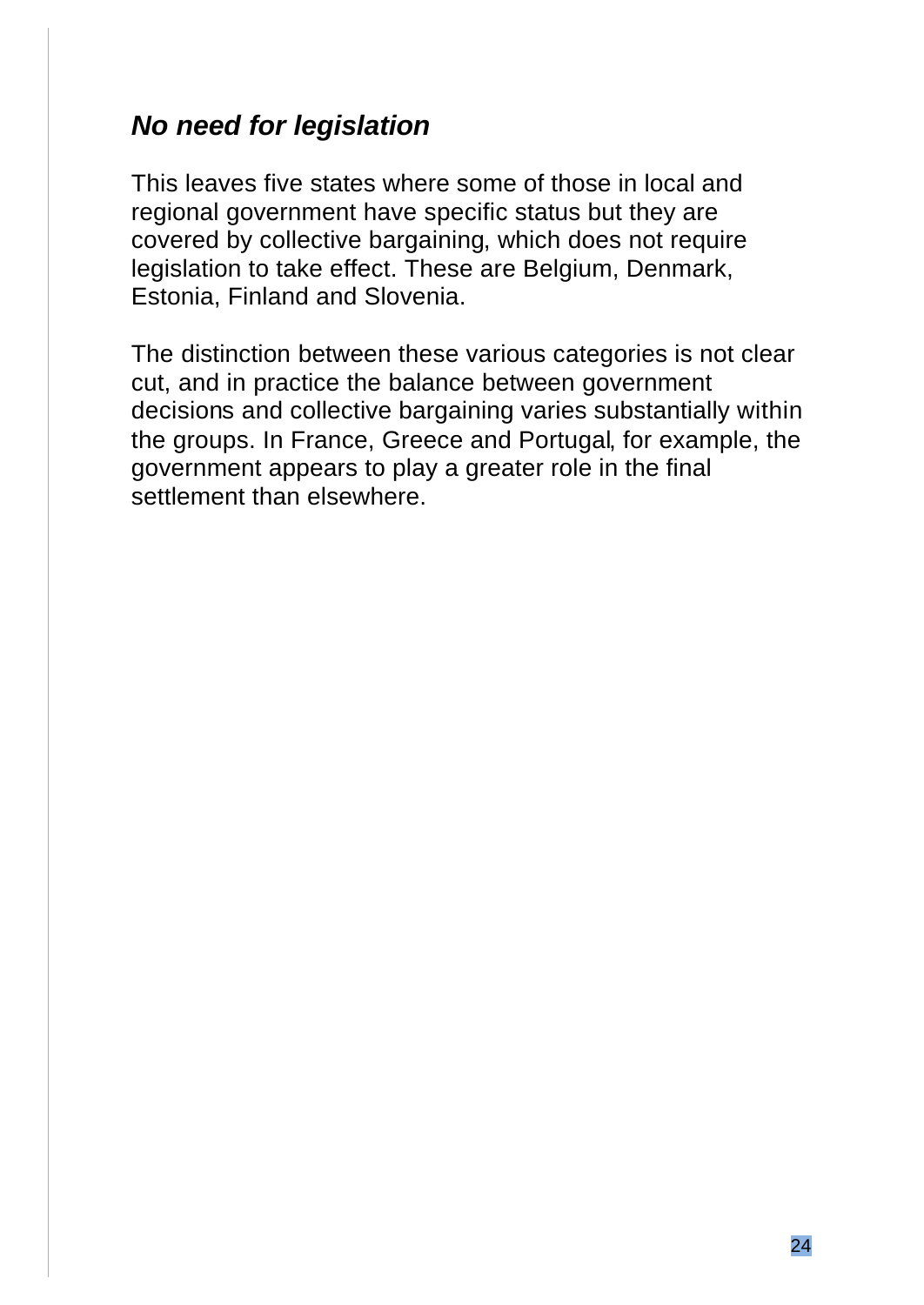#### *The extent of collective bargaining*

| <b>Employees with specific</b><br>status not covered by<br>collective bargaining* (3)                           | <b>Bulgaria</b>                 | Germany                                  | Lithuania   |                             |                         |  |
|-----------------------------------------------------------------------------------------------------------------|---------------------------------|------------------------------------------|-------------|-----------------------------|-------------------------|--|
| Pay and conditions of those<br>with specific status not<br>negotiated in the same way<br>as other employees (4) | Austria                         | France                                   | œ<br>Greece | Luxembourg<br>(non-manuals) |                         |  |
| Pay and conditions of those<br>with specific status need<br>legislative approval (4)                            | Hungary                         | Portugal                                 | Romania     | Spain                       |                         |  |
| Pay and conditions of those<br>with specific status<br>negotiated : no need for<br>legislation (5)              | <b>Belgium</b>                  | <b>College College</b><br><b>Denmark</b> | Estonia     | alimni<br><b>Finland</b>    | Slovenia                |  |
| No employees have<br>specific status so normal<br>bargaining (11)                                               | ₩<br>Cyprus                     | Czech<br>Republic                        | Ireland     | <b>Italy</b>                | Latvia                  |  |
|                                                                                                                 | <b>Malta</b><br>■図<br><b>UK</b> | <b>Netherlands</b>                       | Poland      | Slovakia                    | <b>Common</b><br>Sweden |  |
| * It is important to emphasise that other employees are covered by collective bargaining                        |                                 |                                          |             |                             |                         |  |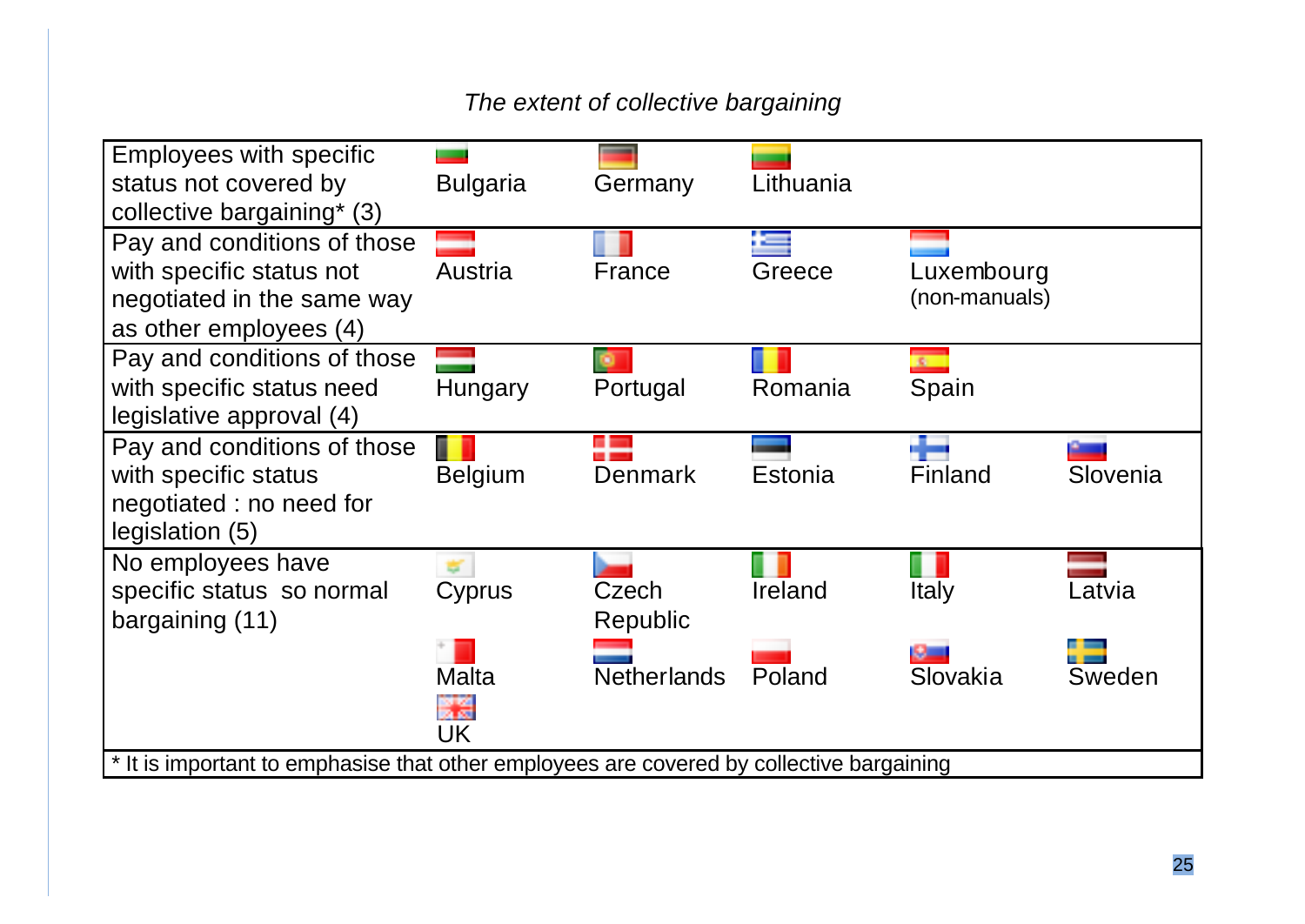## *The level of negotiations*

One other important element in the picture is the level at which the main negotiations are conducted. Here it is possible to divide countries into three broad groups, although the boundaries between them are not always precise. First, there are those states where negotiations are for the whole of the public sector, including local government. Second, there are those where there are separate negotiations for those working in local and regional government but all, or most, of those working in the sector are covered by a single agreement. Finally, there are those where there is no national agreement for local and regional government employees and individual municipalities or regions reach their own deals.

#### *Agreements for the whole of the public sector*

There are ten countries (11 if Germany is included – see below) where the pay and conditions of local and regional government employees are settled as part of an overall public sector deal. They are:

- Austria, where apart from an interruption between 2000 and 2003, negotiations cover employees at national, regional and local level. The representatives of the municipal employers are present throughout the talks;
- Cyprus, where wages and conditions for all public sector employees are set in national negotiations in which representatives from the districts and municipalities are involved;
- the Czech Republic, where there are national negotiations between government and unions for the whole public sector;
- France, where there are three clear groups of public servants, in the central ministries, the hospital service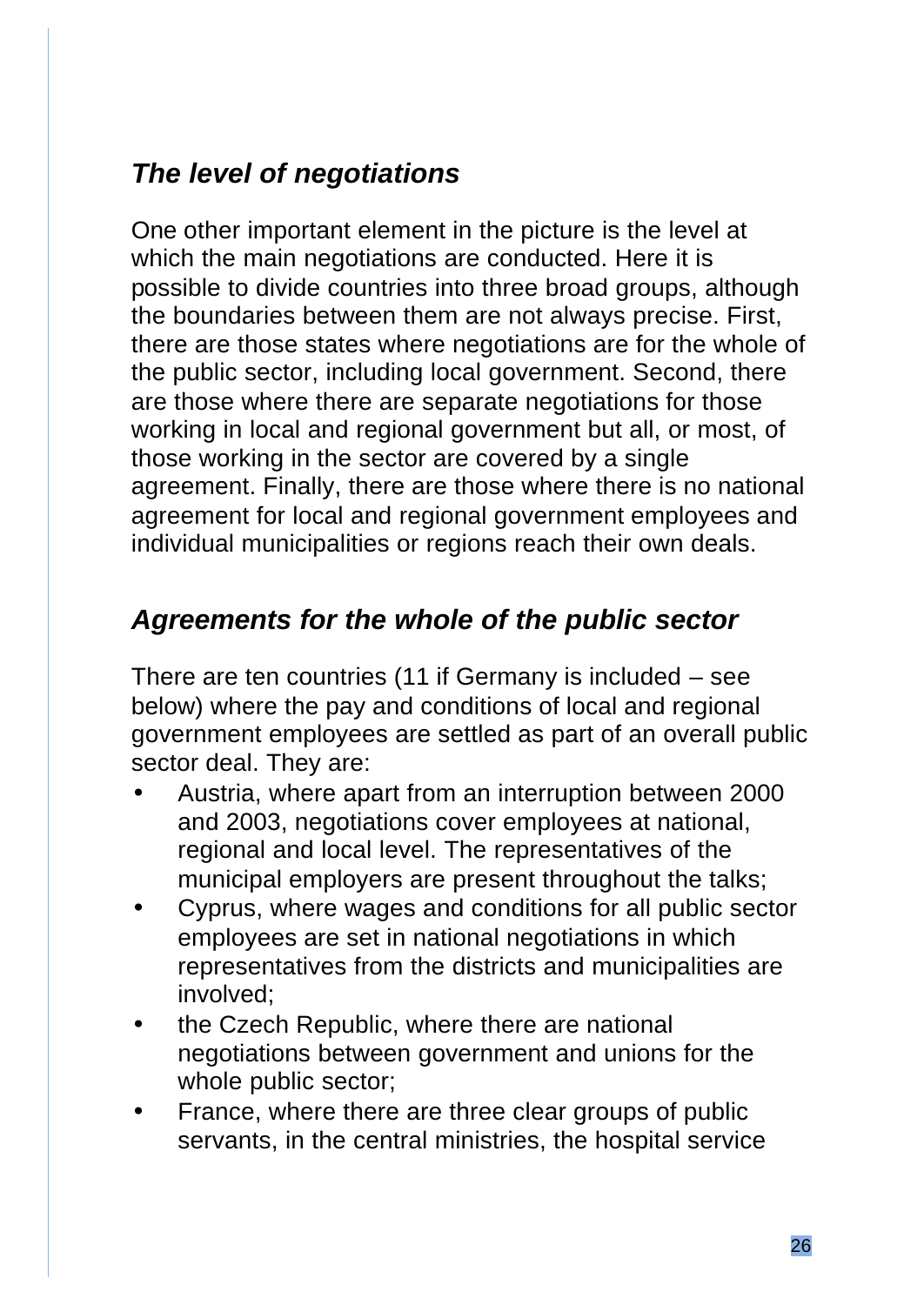and local and regional government, but the pay increases for all 5.2 million are set by a single ministerial decision;

- Hungary, where annual negotiations set the pay and conditions for all public sector employees;
- Ireland, where in practice pay for the whole public sector is set as part of the series of national pay agreements that have been in place for the last 20 years, although negotiations are formally with the Local Government Management Services Board;
- Portugal, where there is a common increase for the whole public sector;
- Romania, where negotiations set pay at national level for those working in both central and local government, although individual local authorities can agree to make additional payments
- Slovakia, with a single agreement for those without specific status in both local and central government; and
- Spain, where legislation in 2006 introduced a new toplevel negotiating committee for the whole of the public administration.

The position in Germany is similar, although it does not precisely fit this pattern, as there is no longer a single set of negotiations for those employed by central, regional and local government. In 2004, during negotiations on a major restructuring of the agreement, the employers at regional level withdrew. As a result, there are now two separate sets of negotiations, one for central and local government employees and one for employees in regional government.

#### *Agreements for the whole of local and regional government*

The second, equally large group is made up of 11 countries where the main settlements for employees in local and regional government are reached nationally but are not part of an overall public sector agreement. This is the broad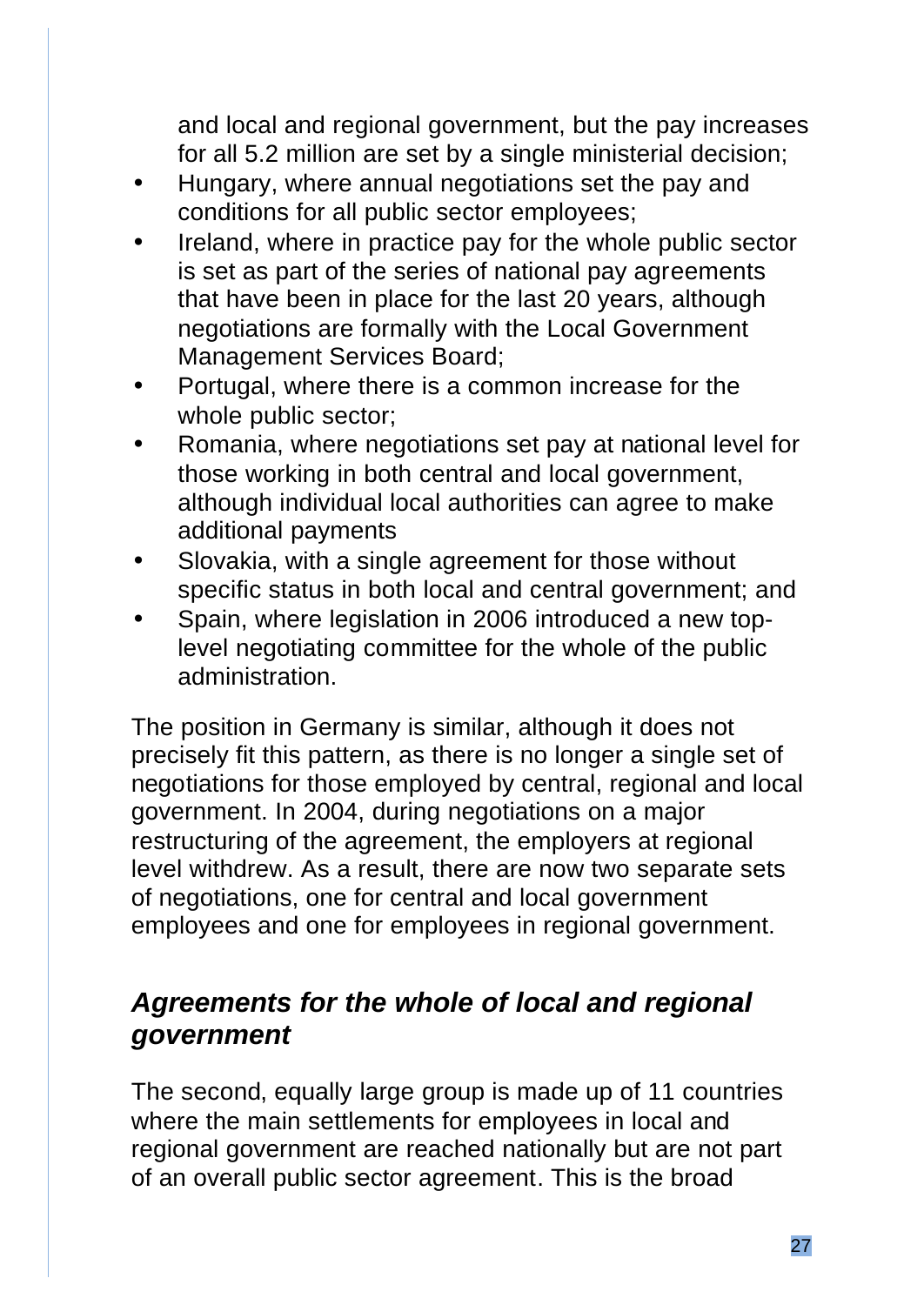picture, although there are important differences between countries in the group. Those negotiating in this way are:

- Belgium, where regional and local government issues are dealt with in a separate committee known as "committee C", in Belgium's tightly defined negotiating structure. There are separate committees in each of Belgium's three regions, and issues relating to employees' social security rights, such as pension or sickness absence are dealt with by a committee covering the whole of the public service in Belgium "committee A";
- Denmark, where there are negotiations between the union and the local government employers' association KL;
- Finland, where there are five major national agreements for different groups in the local and regional government sector. The most important is the general collective agreement (KVTES) covering around 70% of all employees;
- Greece, where the unions representing employees in local and regional government negotiate with central government (Ministry of Finance and Ministry of Internal Affairs). The local government association KEDKE is an observer in the discussion between the two sides;
- Italy, where the unions conduct negotiations with a state agency ARAN, for each of the sub-sectors in the public sector, one of which is local and regional government;
- Luxembourg, where there are central negotiations for all those with specific status and non-manual employees, although the pay and conditions of manual employees are negotiated in each municipality;
- Malta, where a national agreement for the sector is agreed;
- the Netherlands, where there is a national agreement for municipal employees, signed by the unions and the Netherlands local authorities association (VNG);
- Slovenia, where bargaining is sectoral;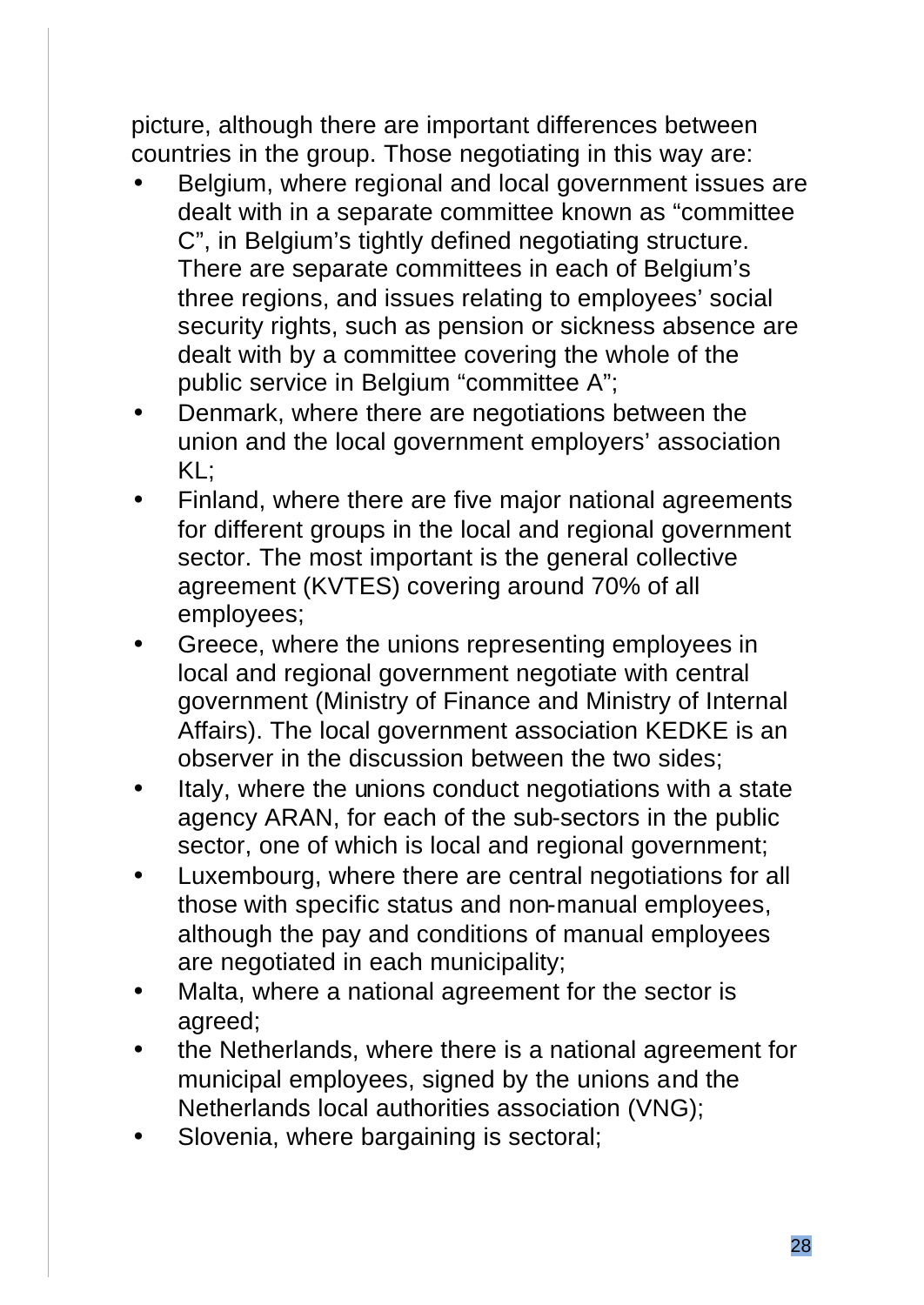- Sweden, where there are a number of separate centralised collective agreements for local and regional government employees, although on the employers' side, both counties and municipalities negotiate together as SKL; and
- the UK, where bargaining is centralised for most local authorities, although authorities can break away and some have done so. There are separate negotiating arrangements for Scotland.

## *Local negotiations*

The final group are those countries where pay and conditions are negotiated locally with individual local and regional authorities. There are five countries in this group (six if Luxembourg is included – see below), and it is particularly noticeable that most are countries from Central and Eastern Europe. The states are:

- Bulgaria, although there are no negotiations for those with specific status;
- Estonia:
- Latvia:
- Lithuania, although there are no negotiations for those with specific status;
- Luxembourg, although only for manual employees. There are central negotiations for all those with specific status and non-manual employees; and
- Poland.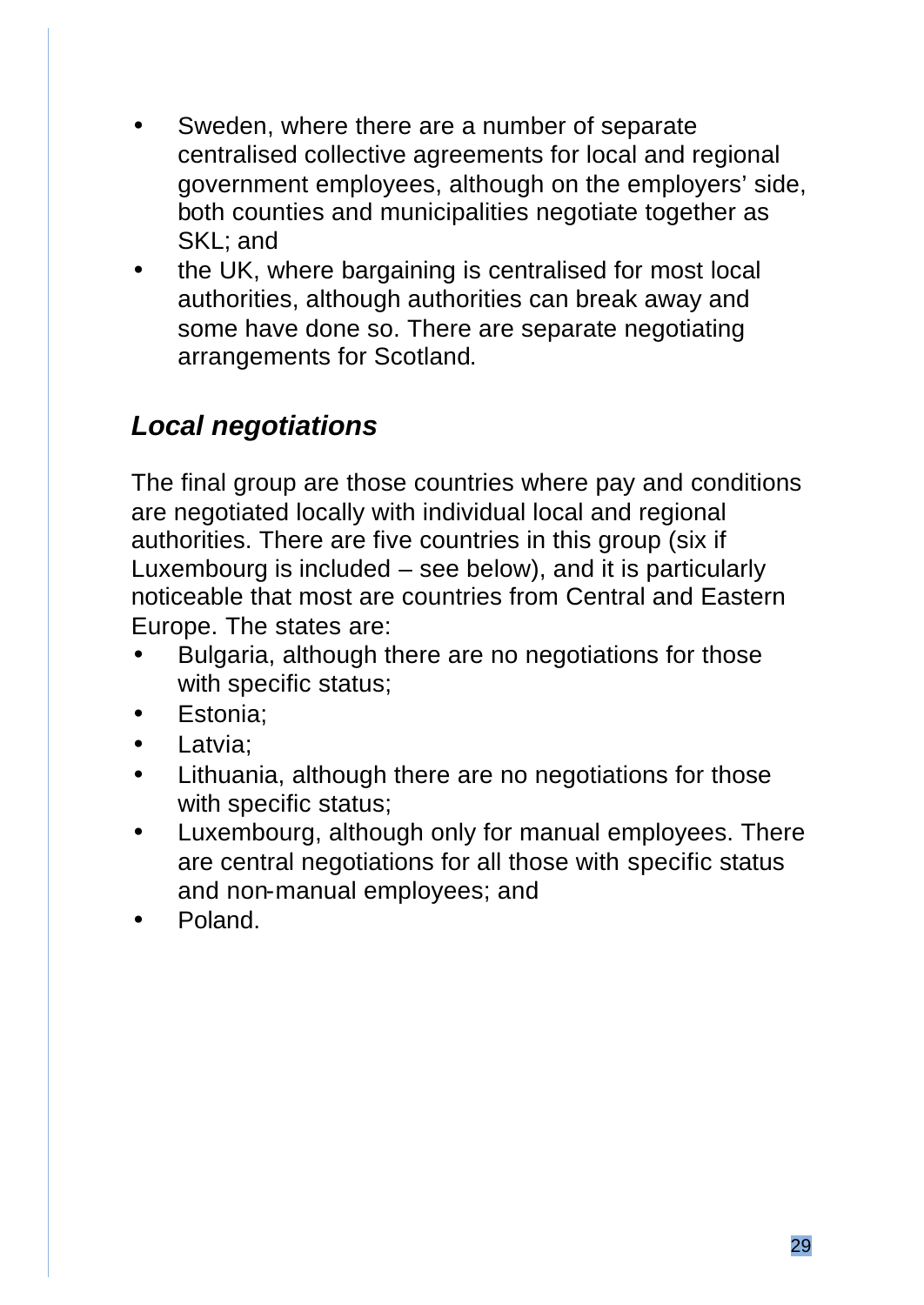#### *The level of negotiations*

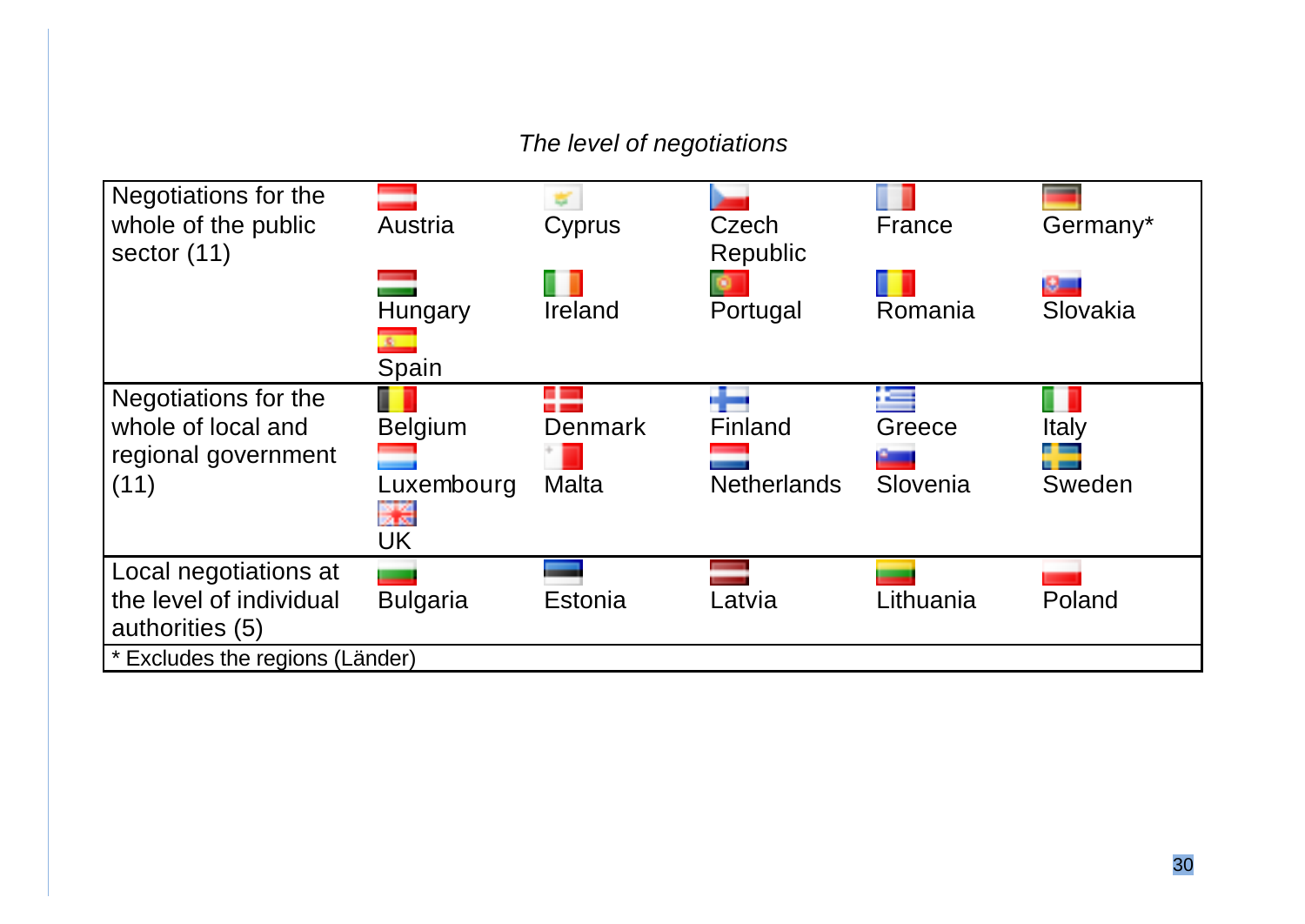### *Blurring boundaries*

This categorisation of agreements is helpful in analysing the systems of collective bargaining in the countries examined. However, often the boundaries are in reality less precise than is indicated here. Firstly, pressures from the centre are present even in countries whose bargaining arrangements appear to be entirely sectoral or local, and secondly, even in centralised systems there is often scope for local flexibility.

#### *Pressure from the centre*

Belgium and Finland, for example are both countries where there are separate negotiations for those in local and regional government, rather than an overall public sector deal. But these negotiations take place, or have until recently taken place, within the context of an existing national framework.

In Belgium, it is the national framework agreement, reached every two years for the private sector which sets strict limits on pay increases. In Finland, it has been the national agreement between the union confederations and the employers' associations, which fixes a recommended framework for pay increases for lower level bargainers, normally for a period of two years or more. However, following pressure from the employers the framework agreement was not renewed in September 2007.

In other countries, the fact that central government provides much of the finance for local and regional government may mean that it can influence the outcome of the negotiations.

This is clearly the case in Greece, for example, where the central government is the negotiating partner for the unions. It is also the case in Italy. Here where before negotiations on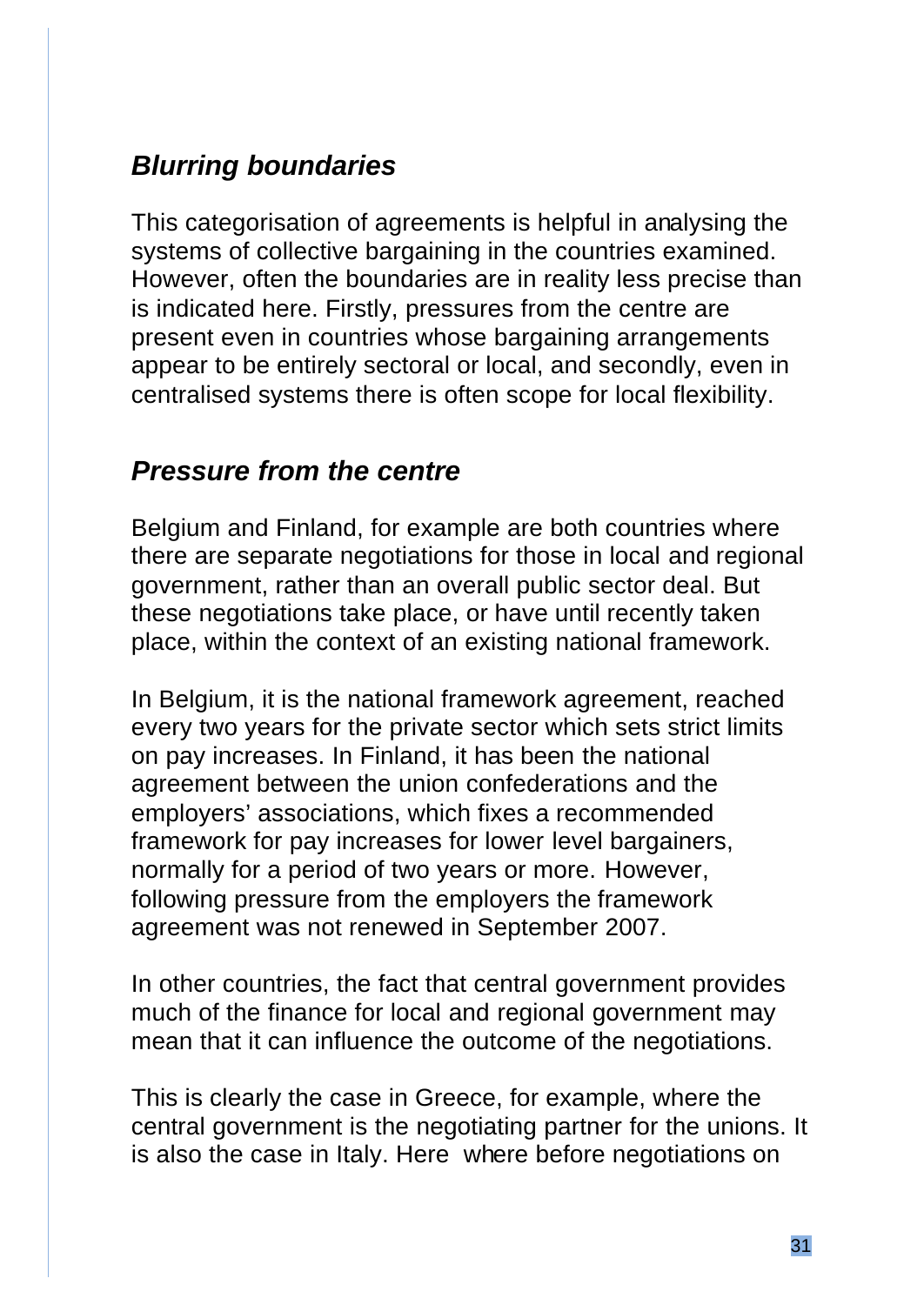local government start there are negotiations on the extent of pay increases across the whole public sector between the government and the main union confederations and when negotiations for local government have been completed and been signed by the negotiating agency ARAN, they go back to the government for final ratification. In the UK, the national government exerts considerable pressure on local government negotiators. And in Poland too, although individual local authorities conduct their own negotiations, central government sets the overall financial framework.

However, while in many states which appear more decentralised there are pressures from the centre, in many apparently more centralised arrangements there is substantial local flexibility. This is examined in the next section.

## *Local flexibility*

There are three main ways in which local flexibility can be provided within an apparently centralised system.

One possibility is that individual local authorities unilaterally improve pay levels for those they employ. In Spain, for example, municipalities and regions can agree higher pay increases than those agreed at national level. In the past, their legal right to do so has been called into question. However, the practice is common, both at municipal and regional level. In Romania too individual local authorities can agree to make additional payments. In the UK local authorities are not obliged to follow the national agreement for the sector and 46 local authorities – some 10% of the total – have their own agreements.

A second possibility is that the national agreements are essentially framework agreements, which set a total value of the increase to be paid but leave the question as to how the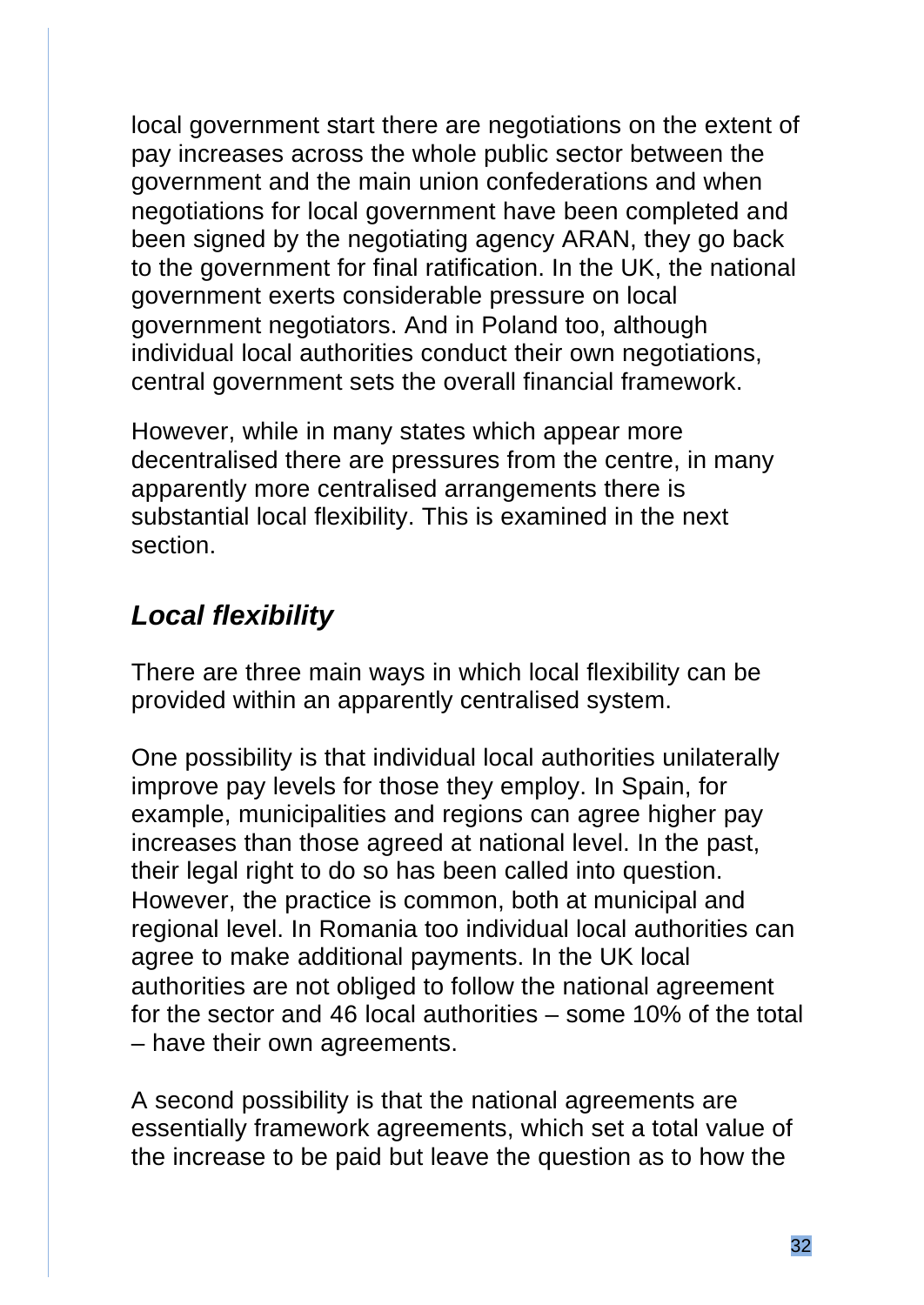increase should be distributed to local negotiation. This is very much the approach in the Nordic countries, and agreements along these lines have been signed in Denmark, Finland and Sweden.

The third possibility is that national agreements allow some scope for local authorities to vary some aspects of pay and/or conditions. This is probably the most common way of permitting local flexibility and it occurs in Belgium, the Czech Republic, France (where despite the highly centralised nature of the system, individual local authorities have some freedom to vary pay arrangements for bonuses and other supplements, although within national limits), Germany, Hungary, Italy and the UK.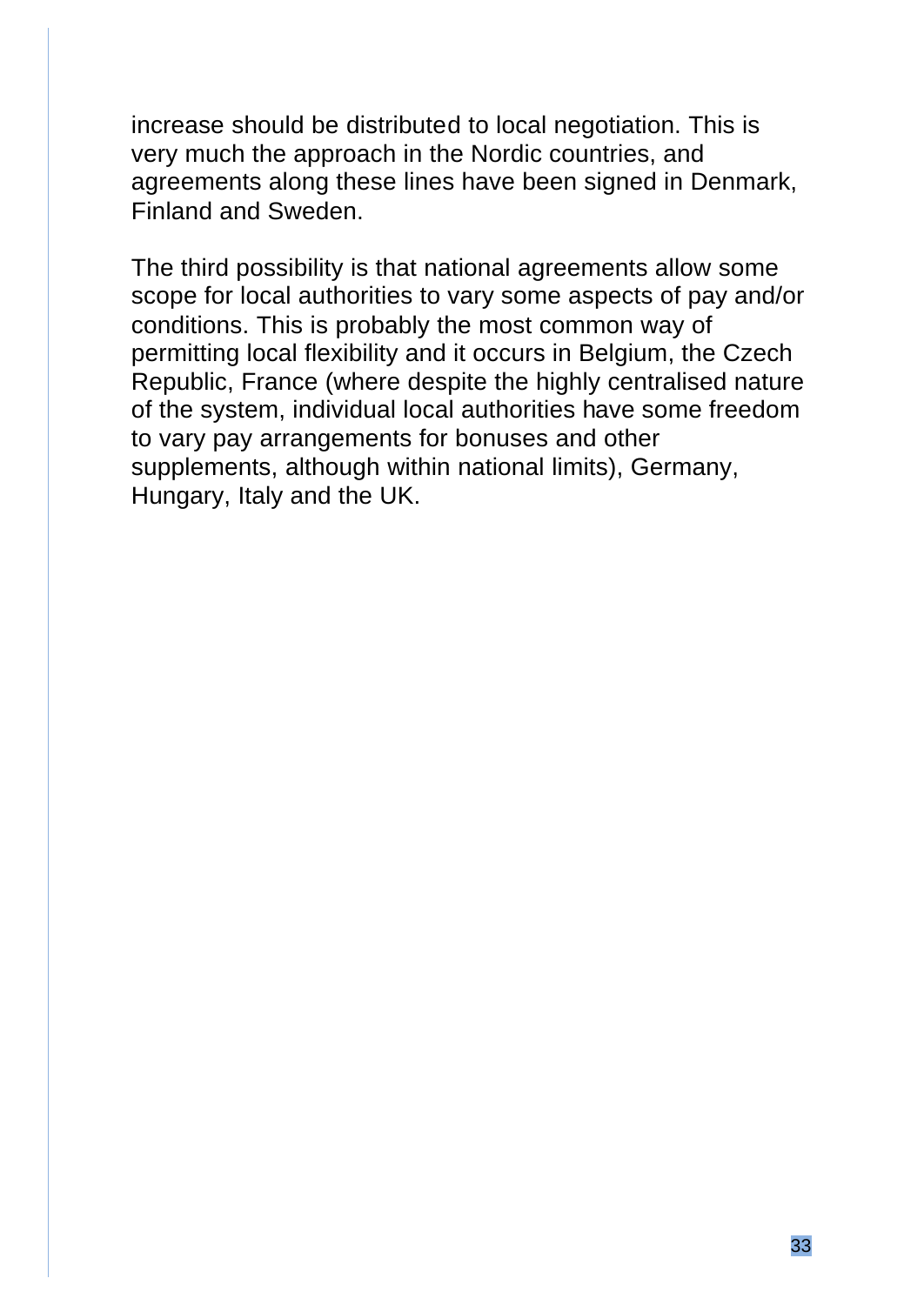## *6) Broader social dialogue*

### *Definitions*

Collective bargaining is, of course a form of social dialogue, but this section looks at discussions between unions and employers in local and regional government, which go beyond the immediate negotiation sessions on pay and conditions, and look at wider issues, ranging from those very close to the workplace, such as the organisation of working time or health and safety, to those further from it, such as the reform of local government or the challenges, such as migration, changing age profile, or the need for increased diversity, that it faces.

It should be also emphasised that the dialogue referred to here relates specifically to local and regional government employees or in some cases the public sector as a whole. National social dialogue institutions are not included. Slovakia, for example, has clear and precise institutions for social dialogue at national level. However, they are not present for local and regional government.

In Poland, there is a regional structure for social dialogue – the WKDS. These are regional committees made up of representatives of the national government, the regional authority, the employers' associations and the unions. However, they deal with a range of regional issues, not just those relating to regional government.

#### *Broader social dialogue – where does it take place?*

One obvious way of distinguishing between countries is to establish where this broader social dialogue takes place. In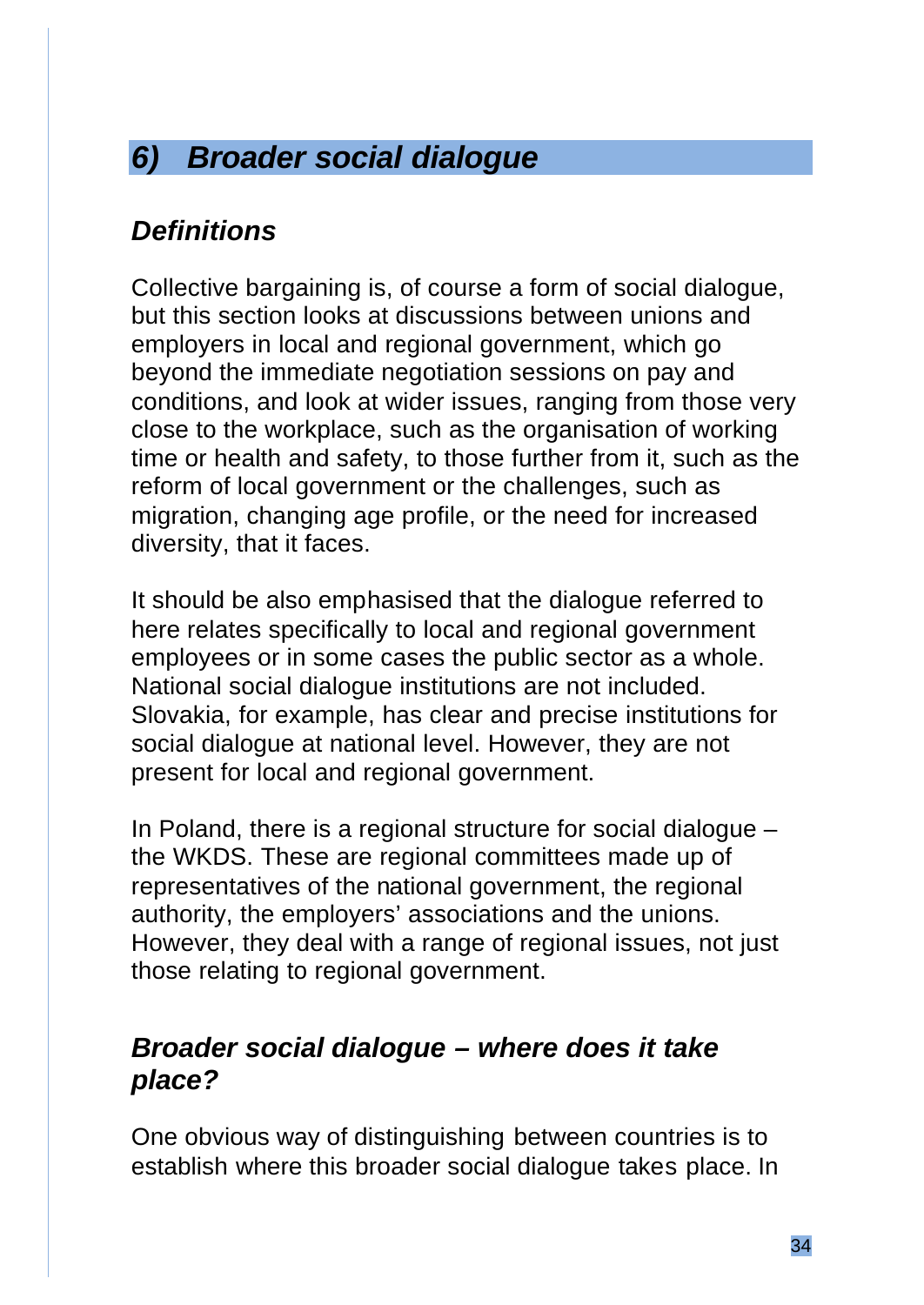some states these discussions are in a clearly defined forum, possibly set up by legislation, in others they happen in ad hoc working groups, or at the edges of negotiation. An important factor influencing this, although it is not decisive, is the extent to which overall employment in the public service is governed by specific legislation.

France, whose public service is tightly regulated by legislation, provides a clear example of formally structured broader social dialogue in a system tightly governed by legislation. It has a national council for local government, the Conseil Supérieur de la Fonction Publique Territoriale (CSFPT), which must express its opinion on legislative proposals which may have an impact on public servants employed in local government. In the seven years from 2002 to 2009, the CSFPT examined a total of 239 pieces of legislation. Other examples of formal structures in countries where important aspects of public sector employment are governed by legislation include the Municipal Council for Tripartite Cooperation in Bulgaria and the National Interest Reconciliation Committee of Civil Servants in Local Government in Hungary. On the other hand, the Local Authority National Partnership Advisory Group in Ireland, which was set up in 1999, operates in country with much less specific legislation on public sector employment.

In some countries the term social dialogue is not used. This is the case in Denmark, for example. It has formal structures for discussions between unions and employers on issues which deal with similar issues to those dealt with by social dialogue committees in other countries. However, in Denmark, these are seen as part of the ongoing relationship between the two sides.

There are also differences between states in the level at which discussions take place. In some countries, broader social dialogue institutions are for the public sector as a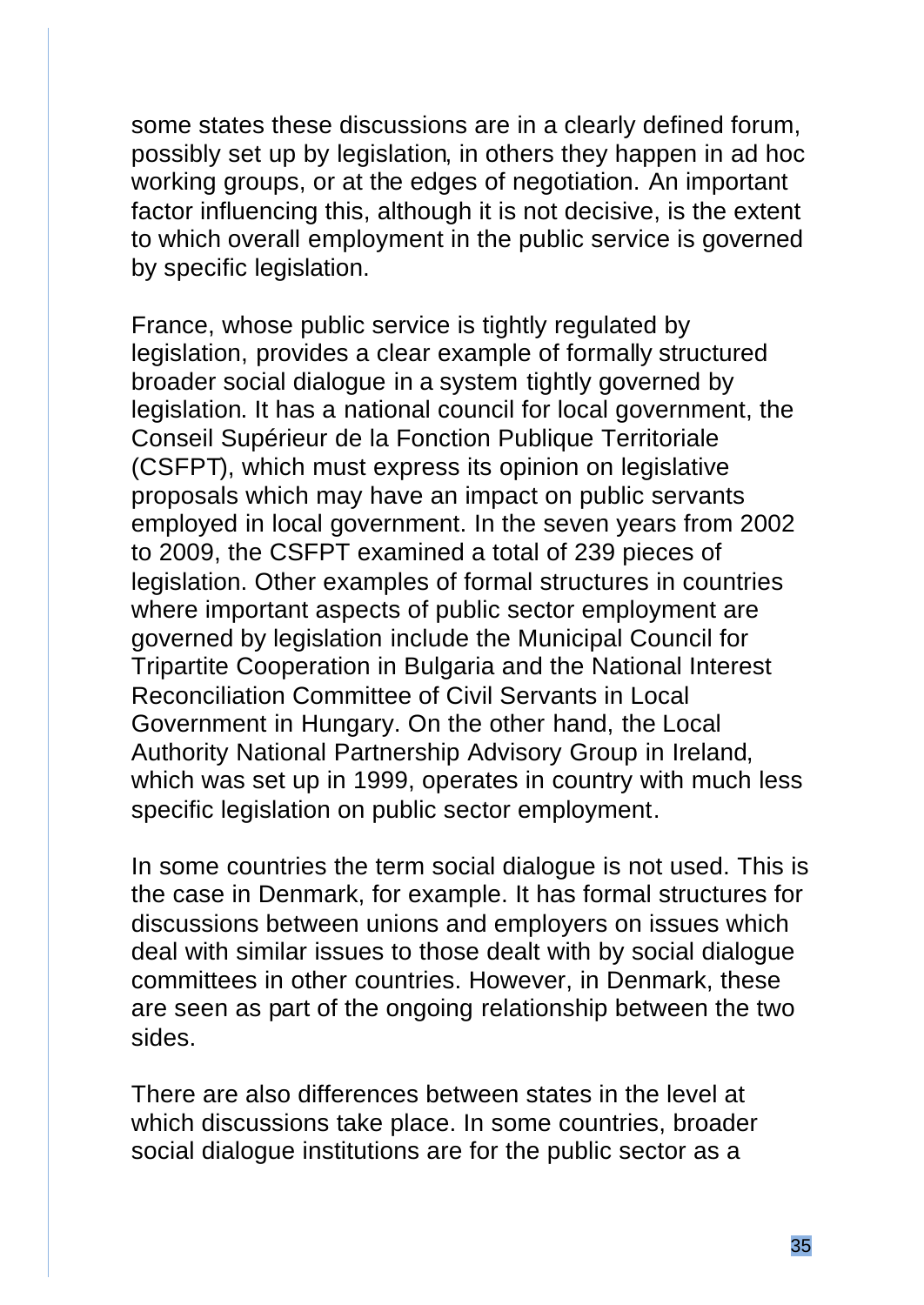whole. This is the case, for example in Cyprus, where there is a Joint Staff Committee for the whole of public sector, in Luxembourg, where there is a chamber for those with specific status and public non-manual employees (Chambre des Fonctionnaires et Employés Publics), and Spain, where the body for social dialogue is the Forum for Social Dialogue in Public Administration (Foro para el Diálogo Social en las Administraciones Públicas). This covers the whole public sector and it was set up in September 2004.

Elsewhere, as for example in Belgium, there is a structure of broader social dialogue which starts at the national level for the whole of the public service, moves through local government, and goes down to individual regions and municipalities. In France, as well as the national council for local government, there are also local committees (CTPs) dealing with work organisation in each local authority employing at least 50 people – authorities with fewer employees than this are linked to a larger authority – and separate local committees, CAPs, at departmental level dealing with career development. These are all joint committees with elected employee members. The unions take the seats in line with the support they receive in the elections, although at national level the membership of the committees also guarantees seats to nationally representative trade unions. These bodies only represent public servants with specific status. The "non-titulaires" are not covered. In Ireland, the Local Authority National Partnership Advisory Group has established a network of facilitators in each local authority whose role is to "assist management and unions at individual local authority levels to develop partnership and to work effectively together.<sup>12</sup>"

In Germany there are local bodies "Personalräte" which represent the interests of employees at local level and must

j

<sup>12</sup> *Partnership Activities 2006 & 2007*, Local Authority National Partnership Advisory Group, 2008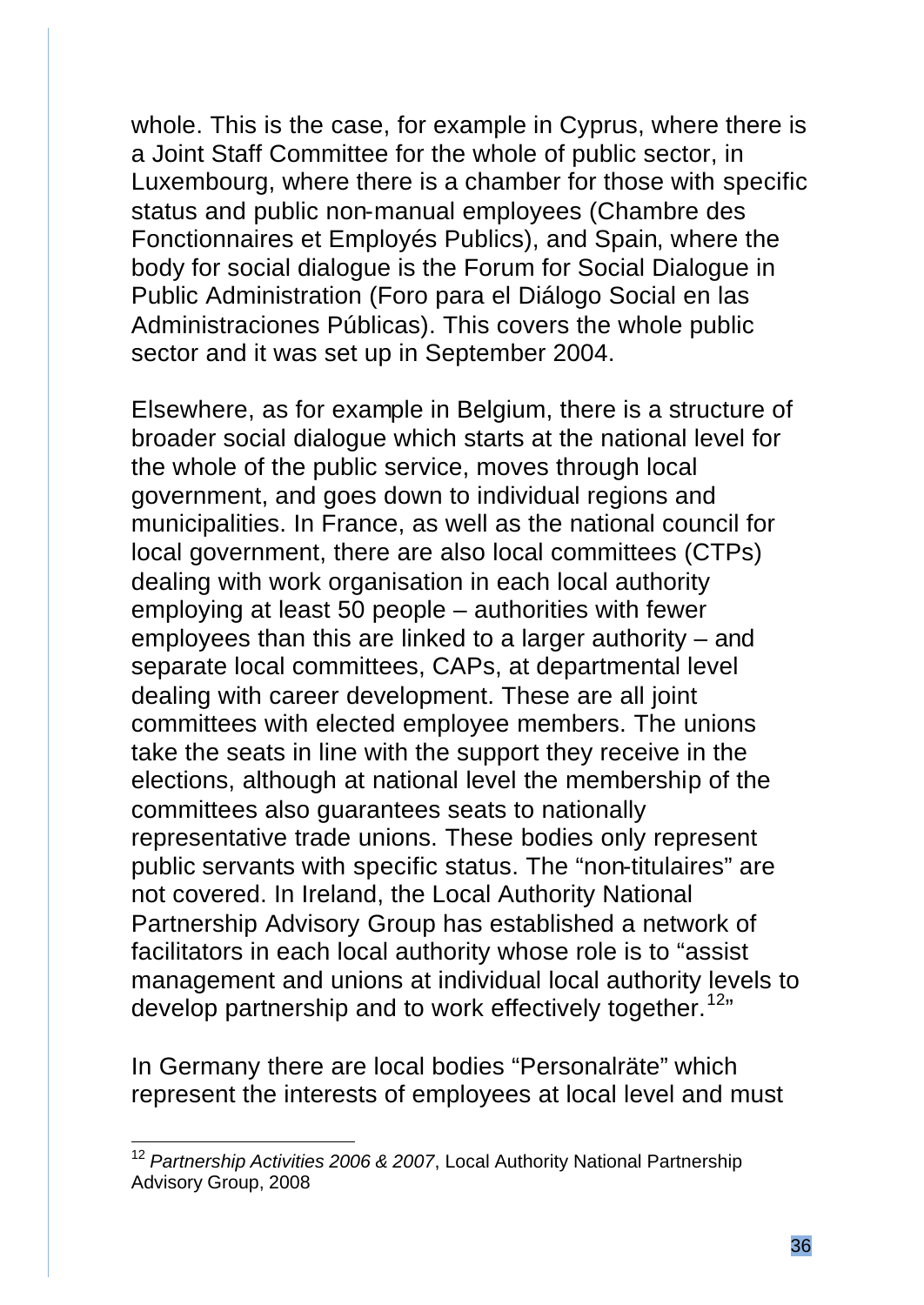be consulted on a range of issues, but there is not a national structure. In Austria, elected employee representatives, the "Personalvertretung", have extensive information and consultation rights. Romania has joint committees (comisiilor paritare) in individual authorities and institutions, which should be set up by law. In the UK many local councils have "Consultative Committees", which bring together unions and senior managers on a regular basis, although there is no legal obligation for these to exist.

Overall, the responses from an EPSU survey<sup>13</sup> and other available information indicate that 17 states have either a formal national structure for social, dialogue on a broader range of issues, or legislation which requires that there should be consultation with unions at national level on a wide range of issues. These states are Belgium, Bulgaria, Cyprus, the Czech Republic, Denmark, Finland, France, Greece, Hungary, Ireland, Italy, Latvia, Lithuania, Luxembourg, Portugal, Spain and Sweden.

In the others the situation is less clear. Social dialogue outside formal structures is, by definition, more difficult to identify. However, there are clear signs that it exists. The UK unions, for example, consider that the discussions that they have with local government employers on a wide range of issues constitute informal social dialogue on broader issues. In Austria, the union view is that there is a "social partnership approach" in local and regional government. In Estonia, unions and the two associations representing the municipalities in Estonia, ELL and EMOVL, have issued joint statements and held joint seminars. Overall in most countries there are some discussions between employers and unions in local government, which go beyond issues of terms and conditions.

j

<sup>13</sup> See *Trade unions, collective bargaining and social dialogue in local and regional government in the EU Member States, EEA and candidate countries, A report for EPSU by the Labour Research Department*; December 2008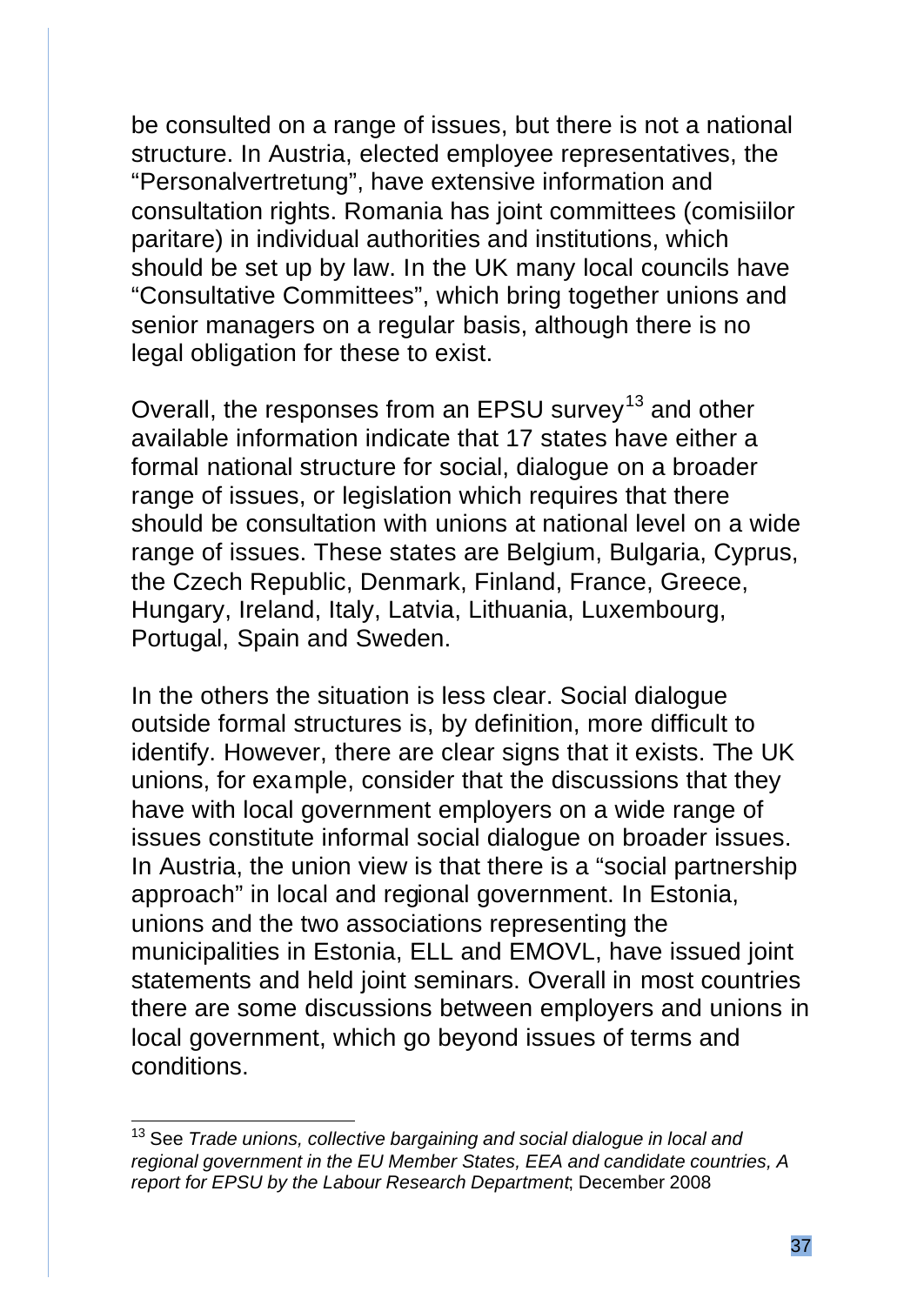There may also be arguments about whether social dialogue exists in reality as well as on paper. The Portuguese local government union STAL has repeatedly accused the secretary of state for local administration of refusing to take part in dialogue about the large-scale reorganisation of the employment structure in the public service underway in Portugal. Under Portuguese legislation, unions have rights to consultation (participação) on a range of issues, including training, improvements in public services and internal rules for individual services.

All these developments indicate that although there is widespread discussion of broader issues between employers and unions, there is some distance to be travelled before there is effective social dialogue in all states on the wide range of issues of interest to both sides.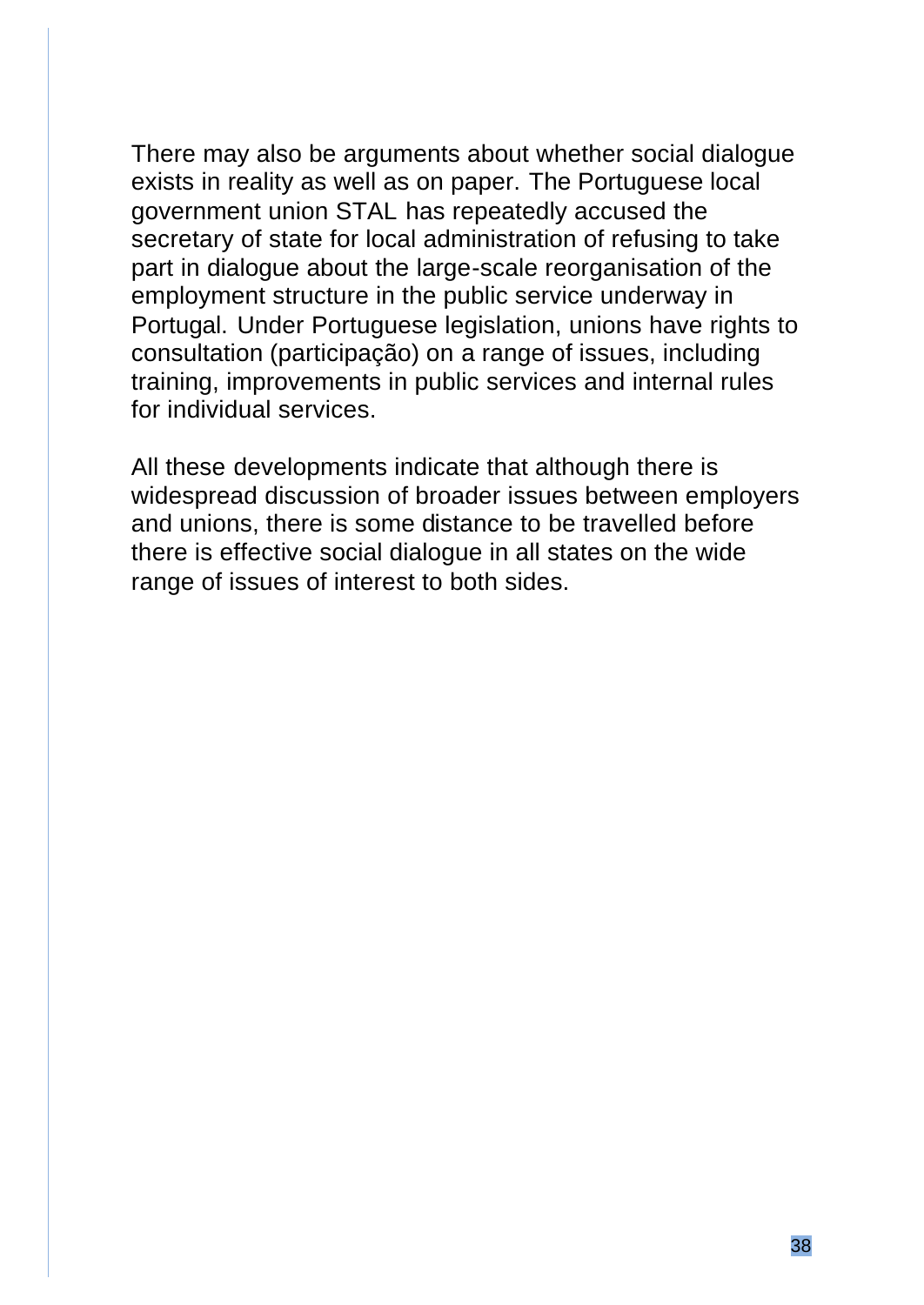#### *Structures and/or legislation covering social dialogue on broader issues*

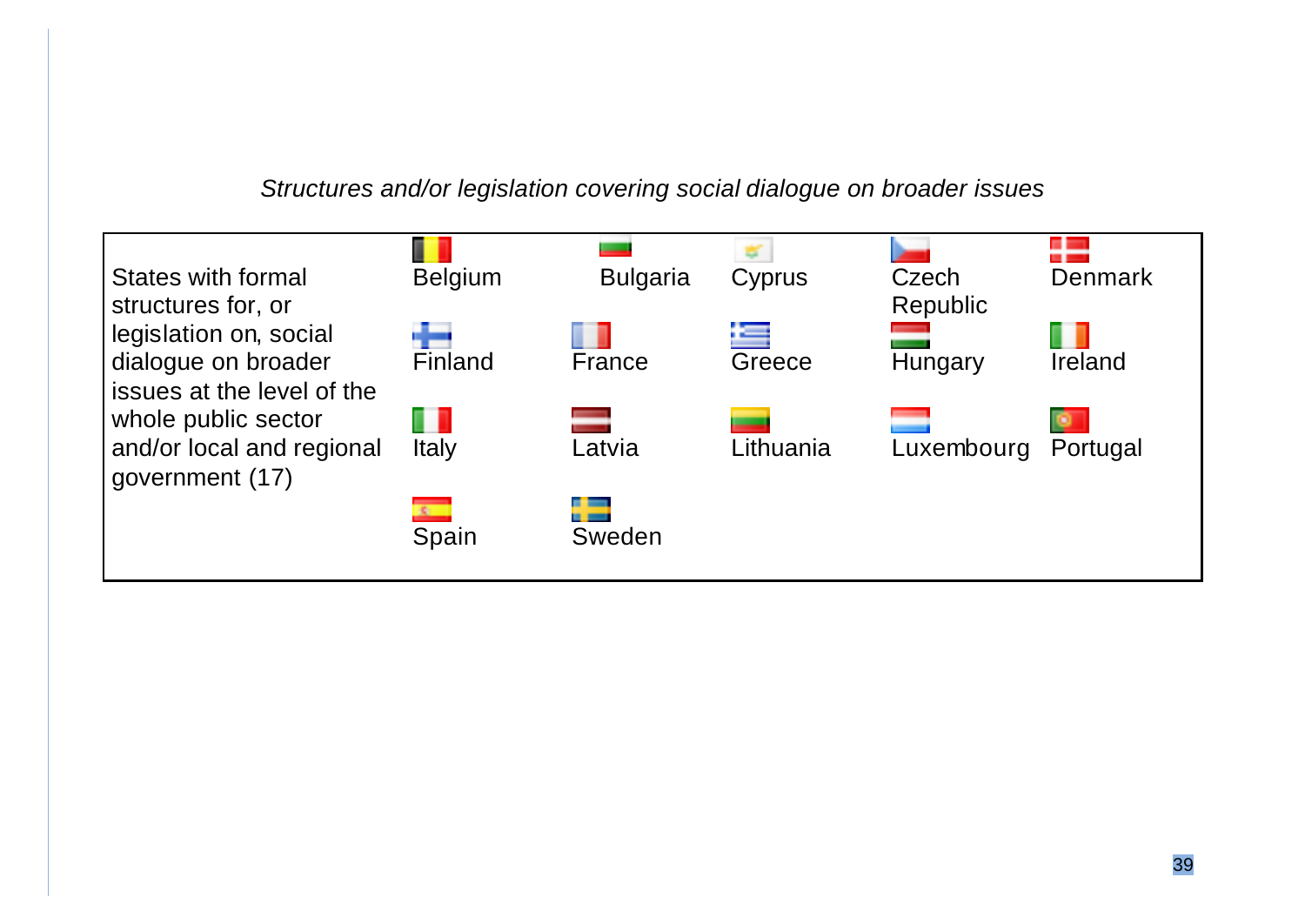### *The issues covered by broader social dialogue*

However, in many ways, it is the content that is as important as the form or level of this broader social dialogue. Here it is clear that in many cases the key concerns for social dialogue are those which are closest to the working environment – the organisation of work, health and safety, and proposals to increase productivity. In Belgium, for example, there must be consultation on the following issues "concrete decisions in the areas of the framework of personnel, the length of working time, and the organisation of work, problems of health and safety, proposals which aim to improve human relations or increase productivity".

In the responses to the EPSU survey and the terms of reference of social dialogue institutions, the organisation of work and working time is also specifically referred to in Cyprus, France, Italy, Sweden and the UK, while health and safety is specifically referred to in the Czech Republic, Finland, France, Latvia, Portugal, Sweden and the UK. (In both Sweden and the UK third-party violence has been a major concern.)

Another direct concern comes when there are proposals to change the pay or career structure – although here, as in many similar areas, social dialogue and consultation shades into negotiations. Discussions on changes to pay and career structures have been major topics in recent years in both Germany and the UK, and they are currently of central importance in France, Portugal and in Sweden, overall pay levels in local and regional government are also on the agenda. In France and Spain the employment status of those working in local and regional government, and the extent of atypical working is part of the wider discussion between employers and unions

Training and life-long learning is also an issue taken up in consultation in many countries, including Cyprus, Denmark,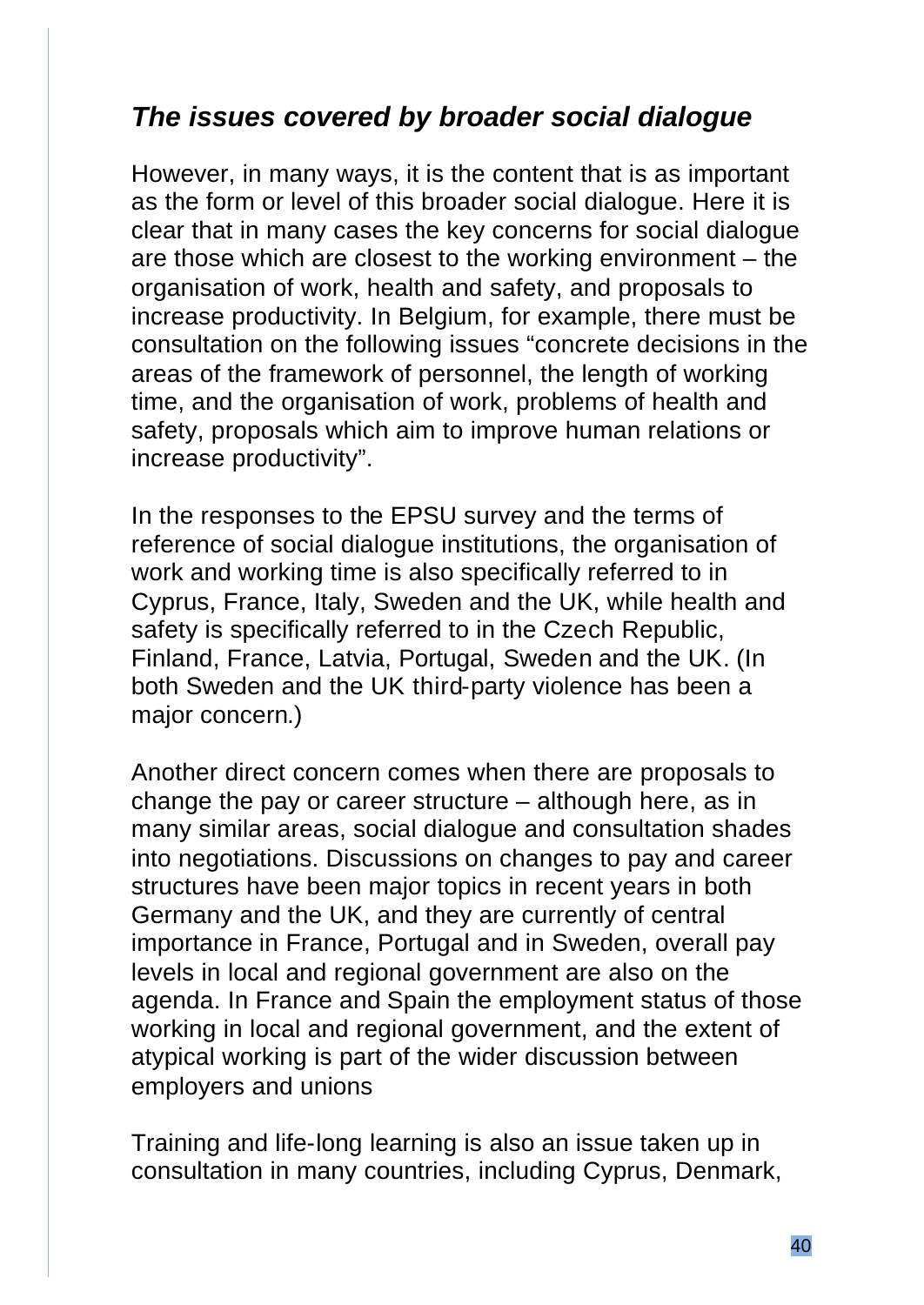Finland – where the issue of training for those who have been in work for a long time is on the agenda – France, Ireland, Portugal, Sweden and the UK.

Changes in the way services are delivered are also of great interest to both sides. Social dialogue has dealt with restructuring, outsourcing and privatisation in Bulgaria, Ireland and Italy, while reform of local government itself has been discussed in Bulgaria, Denmark, Estonia, France Greece and the UK.

There have also been more general discussions on the relationship between unions and local and regional government as an employer, including mechanisms to resolve labour disputes, in Bulgaria, the Czech Republic, Finland and Greece, and an examination of trade union rights in France.

Other issues covered in these broader social dialogue discussions include equality and diversity issues in the UK, gender equality in France, the impact of migration and the ageing workforce in Sweden, environmental issues in the UK, bullying in Italy and reforms in elder and child care in Estonia.

#### *The link with European social dialogue*

It is also clear that there are links between this broader social dialogue at national level and social dialogue at EU level in the sectoral social dialogue committee for local and regional government.

Firstly, there is an extensive overlap between the issues covered at European and at national level. Gender equality, demographic changes, life-long learning, training, third-party violence at work, the restructuring of local government, employment policies for local government and forms of service provision, are all topics which are on both the national and European agendas. The extent of the overlap in practice was also indicated by a survey carried out jointly by CEMR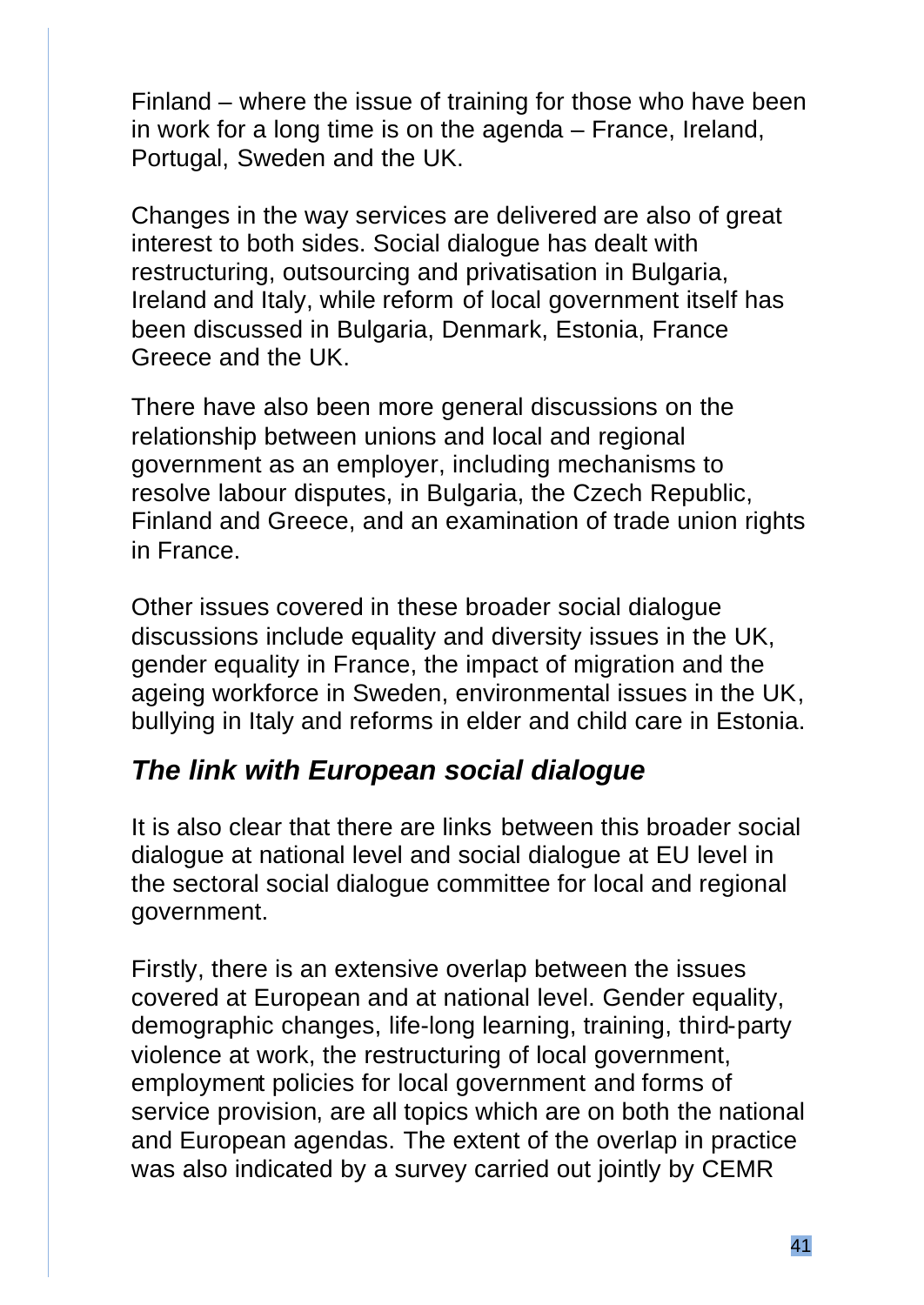and EPSU in 2004. It found that many of the initiatives taken in relation to employment in local government were in line with the topics included in the joint CEMR / EPSU work programme. Bodies in Denmark, Finland, Greece, Ireland, Lithuania, Sweden and the UK all reported that this was the  $\sf{case}^{\sf{14}}.$ 

Secondly, unions and employers at national level use the sectoral social dialogue as mechanism to influence policy at European level. As the Swedish local authorities employers' association SKL noted in 2007, this provides "provides unique opportunities to affect labour market issues in the EU."

Thirdly, there is a further link. In a number of cases, national organisations have taken up issues raised at European level. In Denmark, for example, there has been discussion of the implementation of EU framework agreements, such as that on telework on which the sectoral social dialogue issued a joint statement. In Estonia, employers and unions have issued joint statements on developments at European level. In Sweden the local authority employers' association endorsed the CEMR declaration on gender equality in 2006, and the fact that there are now joint EPSU / CEMR joint guidelines on gender equality is likely to lead to greater national activity in this area.

There is clearly further to go, but the examples indicate that topics and proposals being discussed at European level are reappearing on national agendas. There is a positive feedback loop.

j <sup>14</sup> Involvement of the social partners in the local and regional government sector in the European Employment Strategy (EES) and National Action Plans on employment ,Summary of responses to EPSU / CEMR-EP joint questionnaire, October 2004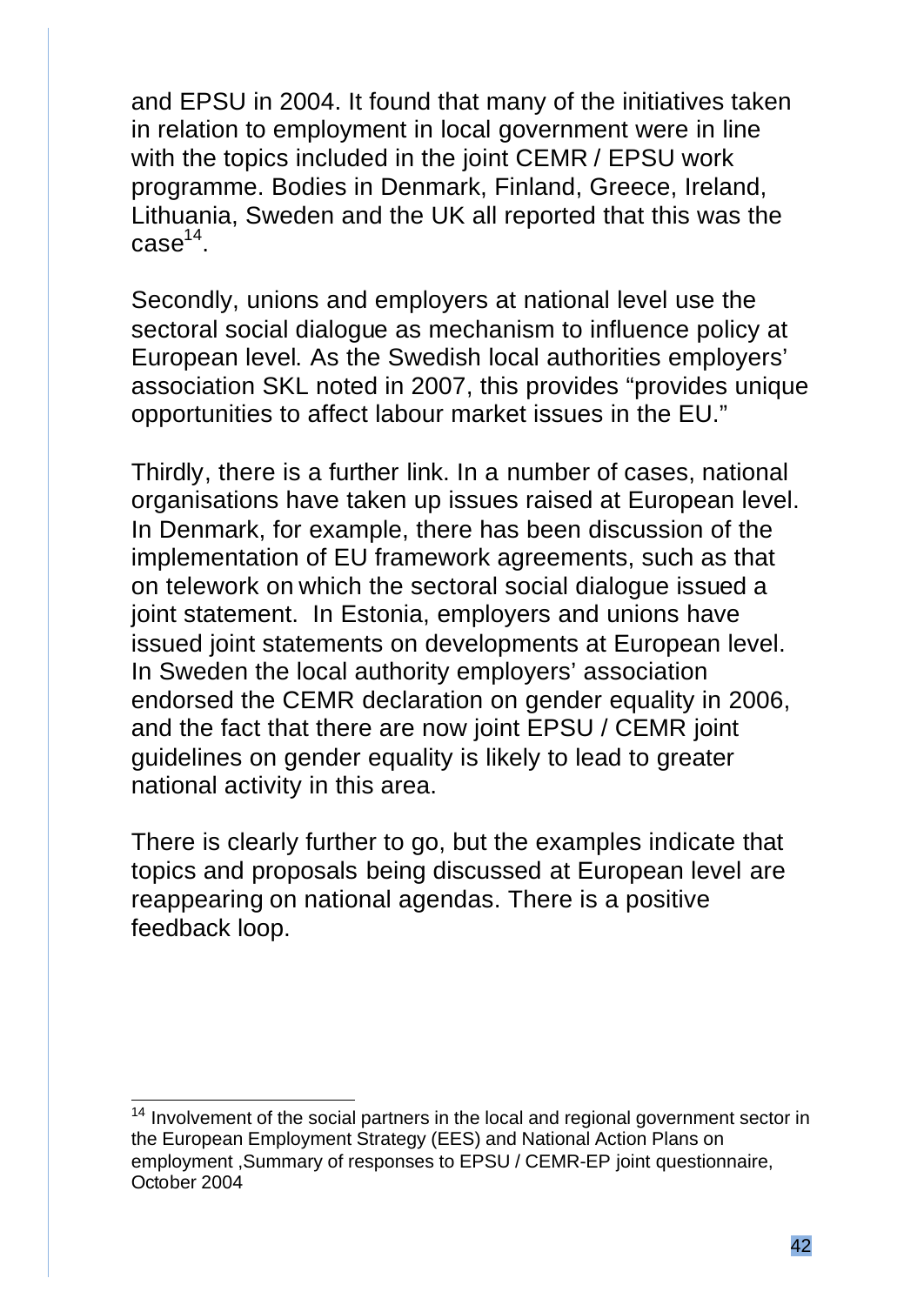